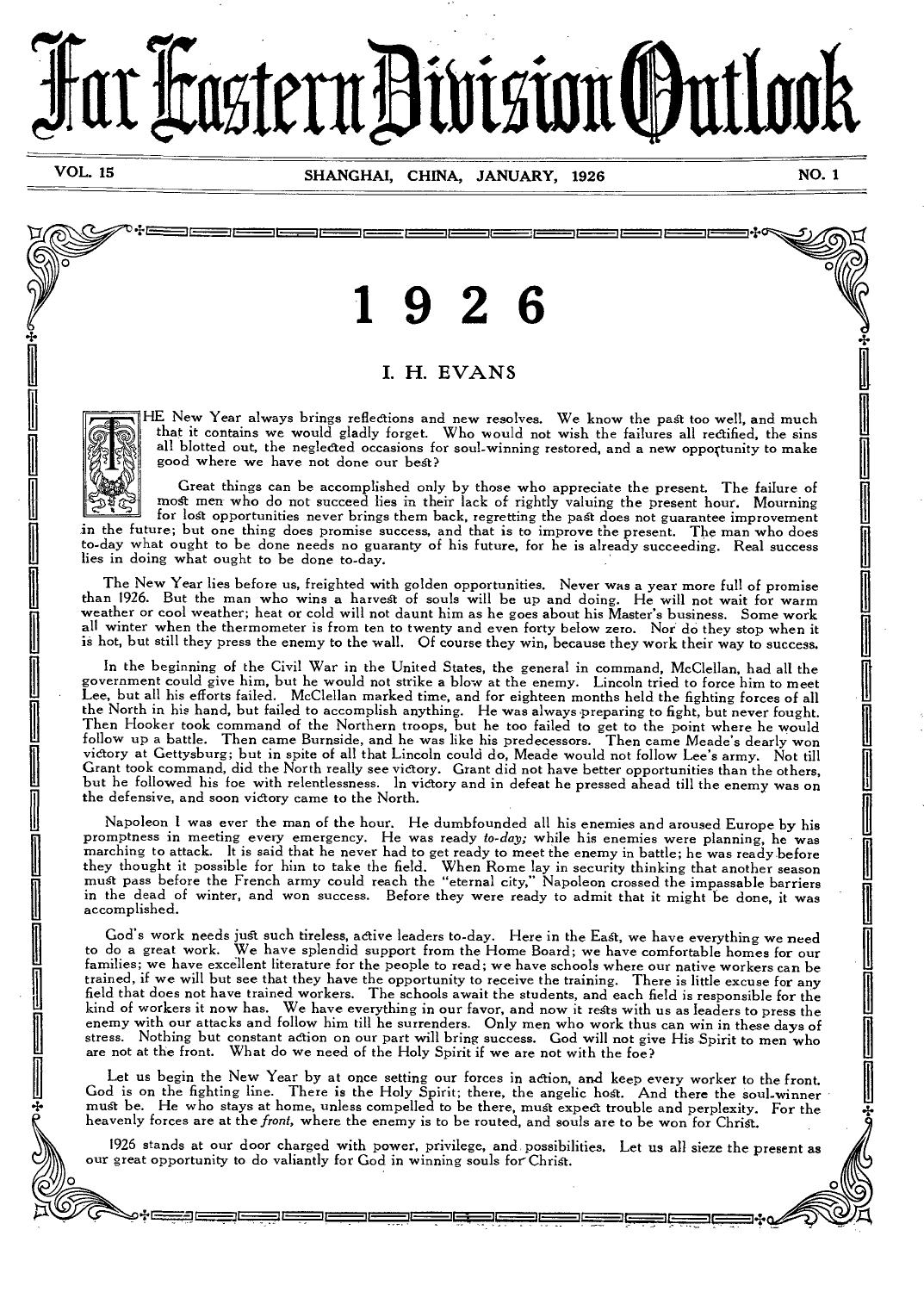

#### **CALLING YOU**

*(To the Missionary on Furlough)* 

The brown-eyed village children Are pausing in their play, To wonder why you linger so, You've been so long away. The trembling, white haired grandma, The gardener on the hill, The noisy, eager school boys Are waiting for you still. *Calling* you, calling *you.*  The green fur of the ricefield<br>Stroked by the passing breeze,<br>The wind that whispers music<br>music Through the age-old jungle trees; The flaming clouds at sunset, The purple-misted west, The sights and sounds of beauty You knew and loved the *best-- Calling* you, calling *you.*  The same old stony pathway<br>
Winds up the curving hill.<br>
When shall it feel your footsteps,<br>
And hear the joyous thrill<br>
Of happy welcoming voices<br>
Of happy welcoming voices<br>
wn in gladsome bursts of song? When will you be returning? How can you stay so long? They're *calling* you, calling *you.*  —Norma Youngberg.

*Sipirok, Sumatra, N. E. I.* 

#### **Successful Soul Winning**

#### L. R. CONRADI

THE wise man declared: "He that winneth souls is wise." Prov. 11:30. Heaven has given its choicest gifts to make the winning of souls possible. The Only Begotten has lived a life without sin on this earth, has sanctified Himself for man in order to provide a' spotless Lamb of God, the necessary sacrifice in our behalf. What silver, or gold, or the most precious stones could never have done, nor even the sacrifice of an angel, that Christ has accomplished; redeeming man by His own precious blood.

Christ constantly sought to impress His disciples with the truth-that soul-winning should be their future work, and that they should bend all their energies to become successful in it. He chose chiefly the sturdy fishermen of Galilee to' lead out in this great work. His first charge to these fisherrnen was: "Follow me and I will make You fishers of men." And straightway they left their nets to accept this higher call. At the time of their call they had toiled all the previous-night in Lake Genesaret, but had caught no fish. The circumstance offered opportunity for Christ to press home to their hearts the truth that, in the work before them they must- have *divine* assistance or their work would be a failure. To His command that they try once more, Peter said: "At thy word I will let down the net." And lo, they were so successful that their net brake from the great multitude of fishes caught. Both ships were so filled that they began to sink. This wonderful lesson was not to encourage them in the pursuit of their old-profession, but to confirm their faith and give assurance of success in winning men. "Fear not," He said, "from henceforth thou shalt catch men."

The lesson was repeated after Christ' had risen. The disciples had returned to-Galilee and at Peter's suggestion had gone out once more to fish in the lake. Again they toiled all night and caught nothing. Early in the rirorning a stranger hailed them from the shore, asking them if they had any food. And when they at His command let down the net once more, they were not able to draw it up for the multitude of fishes. At once their former experience flashed into John's mind, and he cried out, "It is the Lord."

Drawing the net to land, they found not less than one hundred fifty great fishes, and this time the net held them all without breaking. John 21:1-13. Again the lesson was given, that if at the command of Christ and under His direction, they would fish for men they would become successful soul-winners. Those one hundred fifty-three great fishes represented so many good, solid souls won for the Kingdom of God at one time. A few weeks later on the day of Pentecost the assurance was met; Christ filled their nets with thousands of souls. And surely this was not all the result of their own labor. They reaped what others had-sown.

Good sermons are not sufficient for successful soulwinning. Paul, one of the most successful of soul-winners, declared out of his own full experience, "Though I be free from all men, yet have I made myself-servant unto all, that I might gain the more." I Cor. 9:19. "I am made all things to all men that I might by all means save some." He who is willing to follow Paul's example, to become servant of all that he may gain the more, will share also his wonderful success.

Paul made Christ his great pattern. Christ preached to thousands, as when He gave the wonderful Sermon on the Mount; but He labored also personally, and it was through these individual efforts that He at times attracted the multitudes. We find a striking example of this in John 4. The Saviour was resting at the well of Jacob while His disciples had gone to buy food. But more than food and drink to Him was the doing of God's will, the finishing of His work. So he spent the intervening time in conversation with a Samaritan woman. As He revealed Himself to her as the Messiah, He convinced her of her sinful life, and the woman left her jar and hurried back to the city. Soon multitudes of villagers returned with her to hear this great Teacher, and for several days the crowds came, and many were converted.

Paul in his wonderful work in the great city of Ephesus not only preached eloquently in the public places, but taught also "from house to house." "By the space of three years **I** ceased not to warn every soul night and day with tears," he says. And looking back over an experience rich in results for the Kingdom, he could exclaim, "Thanks be unto God, which always causeth us to triumph in Christ, and maketh manifest the savor of His knowledge by us in every place."

All heaven is interested in the work of soul-winning. A whole chapter of the book of Luke sets forth in a number of striking illustrations the joy of heavenly beings when a soul is won for God. And this joy will be shared by the worker not only in this life, but in the eternal world when he shall meet again these redeemed souls. "What is our hope, or joy, or crown of rejoicing?" Paul asks. "Are not even ye in the presence of our Lord Jesus Christ at His coming? For ye are our glory and joy." And of Christ it is said, when He meets in the Kingdom of God the numberless throng who have been won by His great sacrifice, "He shall see of the travail of His soul and shall be satisfied."

"He that winneth souls is wise. "And they that be wise shall shine as the brightness of the firmament; and they that turn many to righteousness as the stars for ever and ever,"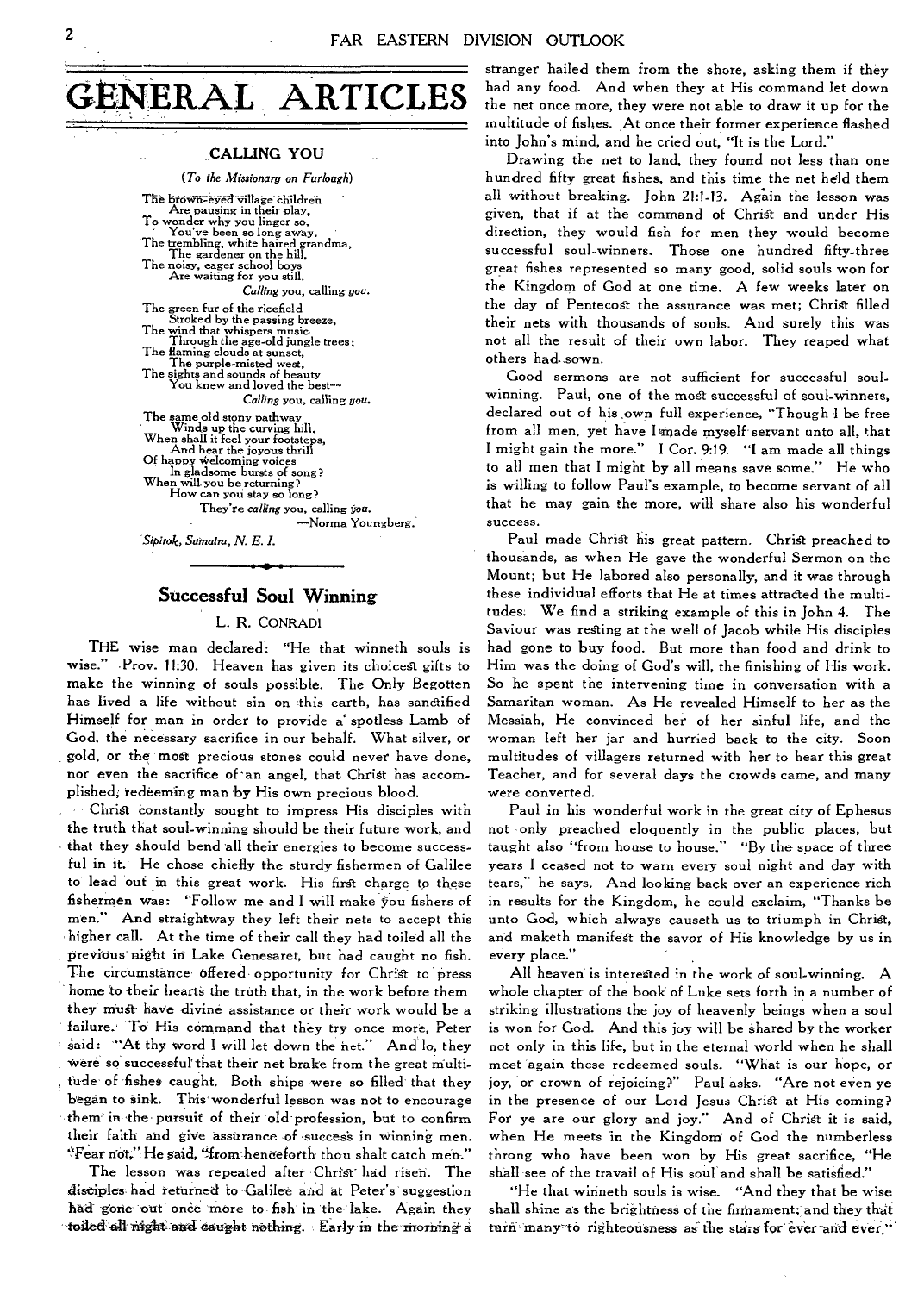# **FIELD REPORTS**

# **Dedication of China Missionary Junior College**

CHIAO TOU DJEN, the new site of the China Missionary Junior College, is in close proximity to a village of the same name, three miles and a half from the railway station at Siashu in the Kiangsu Province. Through the co-operation of local Chinese officials, we were able to secure at this place about seven hundred fifty mow of land in the hill district facing the Yangtze River. This tract was formerly held by several tens of families, who after extended negotiations were induced to sell. On the site to-day there are a large main hall, two dormitories, an industrial building, and homes for the foreign and Chinese teachers.

On November 14 and 15 these buildings and *this* farm were dedicated to the Lord for His work. About sixty-five foreign brethren and sisters gathered for the occasion, including Elders L. R. Conradi and I. H. Evans, and other representative workers. Elder Conradi's visit was found most helpful, and the instruction which he brought from God's word was greatly appreciated by both students and visitors. The dedicatory service, conducted by Elder Evans, caused all of *us* to rededicate our hearts and lives to God's service; for thus only can these buildings of brick and stone which make up the material part of our institution, become a spiritual haven to the student body, and a place where angels and the Holy Spirit shall delight to dwell.

On Sunday, November 15, we were visited by the district magistrate, who was accompanied by a number of his district officials and the village elders from the twenty villages over which he has *jurisdiction.* These representative men, after partaking of a dinner prepared in their honor, spent the remainder of the day with us, attending and taking part in the services of the afternoon. The magistrate and his officials were much interested in the industrial department of the school after seeing the beautiful metal seats, tables, stools, and beds which had been made by the students. To have the furniture completed and everything in readiness by the date set for the *dedication,* it had been necessary for some to sleep on the floor, to eat from the window sills, and to suffer many like inconveniences. It had taken weeks of labor and hardships, but in all our difficulties the students and teachers proved themselves to be real pioneers.

A large number of beautiful scrolls, mottoes, and pictures were presented to the school by the visitors. One especially appropriate was presented by the village elders of Chiao Tou Djen. Reading from *left* to right this *says,* "Light and glory fill the temple;" and reading it in the other direction, "The temple is filled with glorious light." As our Chinese pastor expressed it, "Who would have thought that in one short year these barren, useless, yellow hills would become the tabernacle of God's glory." Our sincere prayer is that as teachers and students we may ever see clearly the glorious light of God's presence, and make this institution a light set on a hill to guide men and women from darkness to the foot of the cross.

Appreciating the great burden resting upon the school faculty to improve the school land and get it under cultivation, the guests present, at the request of Pastor Evans, the president of the Board, made a splendid donation of almost

fifteen hundred dollars for the purchase of seed and needed implements. Our thanks are here rendered to all who had part in this donation. We appreciate it as an evidence that where the treasure is there will the heart be also. We would also express our gratitude to the controlling committees who have made this institution possible in a financial way. The one hundred fifty students now enrolled join in hearty thanksgiving for this beautiful gift of the denomination to our church in China.

May God who instituted, who fosters, and who guides in all our work, be enthroned in the heart of each student and teacher. D. E. REBOK.

#### **Good News from Shensi**

AFTER a rough nine days' trip by slow freight, and by mule cart over dusty roads, crowded with soldiers on their way to war, we arrived at the capital of Shensi, the wonderful *city* of Sian. The headquarters of our Shensi work was located here a little over a year ago, when Brethren Gillis and Wallace bravely moved to Shensi and undertook to pick up the crumbs of work that had been scattered through a number of years of neglect.

Nine years ago the writer with Dr. Selmon paid a thrilling visit to Shensi in answer to an urgent call on the part of a number who had accepted the Sabbath truth. During the many years since the work was begun, our missionaries have lived in Shensi for but a little over a year. Honan has endeavored to foster this work through the years, but this was unfeasible because of the difficulty of communication with this province. The work has suffered much for lack of personal oversight, but the Lord has kept the little flock. Now we can look forward in hope that. a new day has dawned for our work in Shensi.

We were happy when we stepped inside the fine large compound just outside the west suburb of the great city of Sian. One is always glad to reach the end of the journey. Getting up early and travelling late, being saturated with dust and plentifully supplied with Chinese food, spending nights in small and filthy inns, sleeping alongside opium smokers, dodging robbers, and appeasing unruly soldiers, plodding along in narrow road gullies for hours without sunshine and only dust, such are the days and *nights* until one *arrives* in Sian. But once here all is well, One surely feels the isolation, and the antipathy of the Shensi people, who are anti-foreign in sentiment as few other peoples of China, but the cleanliness of the country side and the beauty of the scene brings a pleasant feeling.

This grand old city, which commands the famous Shensi plain, is indeed pidturesque. The long walk from our compound to the *city* chapel is *fascinating.* The city wall in exact proportions, its great tower gates rising toward the sunshine; the grass covered moat, lined with double rows of stately poplars; the fields of grain,—all lend interest and color to the scene. Here the great kings of old China reigned during the past centuries, here the first missionaries of the Christ found the Chinese receptive to their message as early as the sixth century, and Isaiah pointed to this place when he prophesied that some would come *from* the land of Sinim, referring to the Kingdom of Tsin, which ruled China from the Sian plain.

Glad we are to be able to report that the work is onward in this old province. A meeting was held in the city chapel for ten days. Over fifty people were in regular attendance..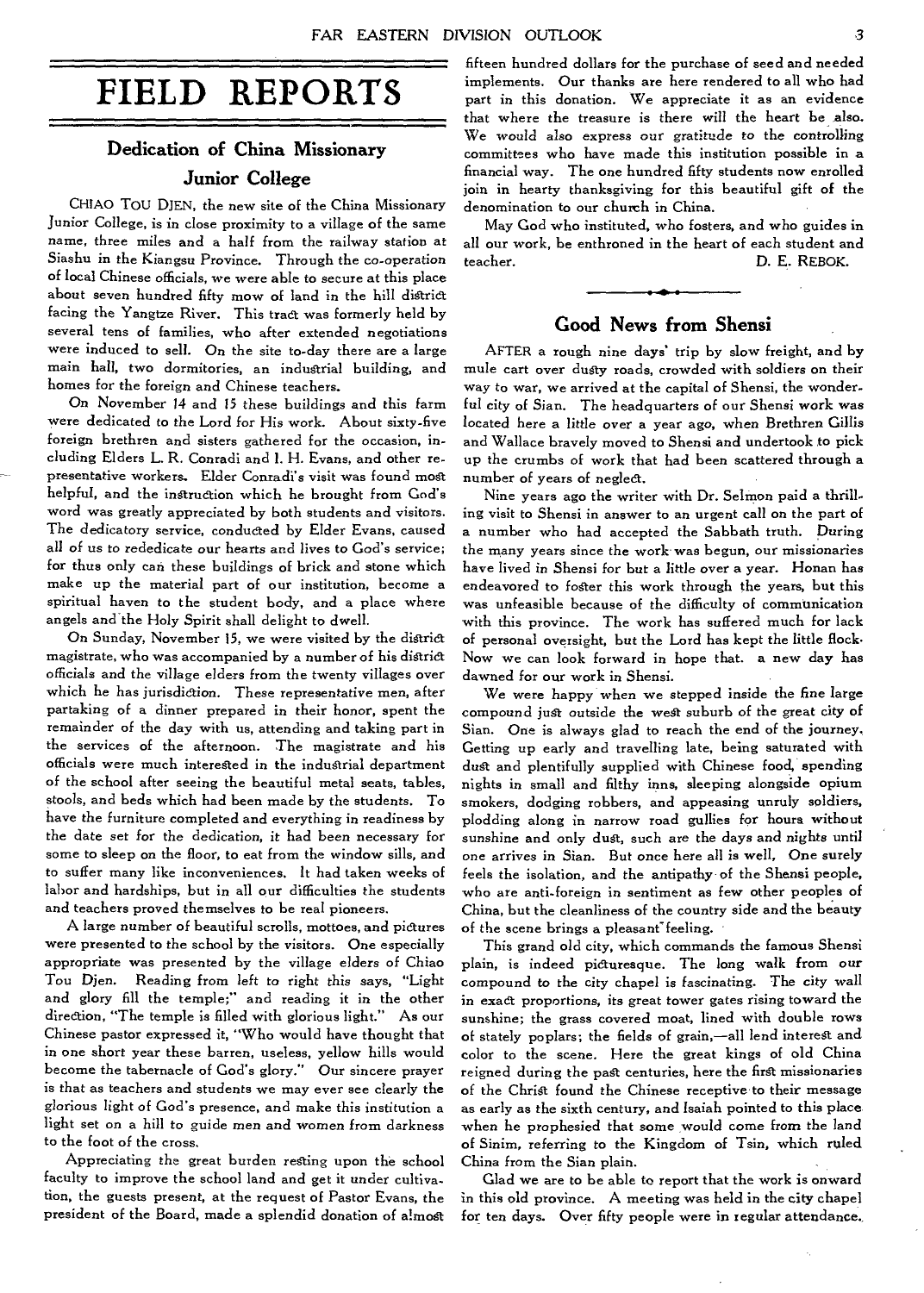On the last Sabbath communion service was held and fifty church members took part. The spirit of the Lord came near in the meetings, and all returned to their homes with courage in their hearts, and a determination to hasten the message in Shensi. Although there have been several overturnings politically in Shensi during the past year, our colporteurs have kept at work, and they are planning to reach their goal for Shensi for the first time.

While in session here, two colporteurs who have been canvassing in Kansu for nearly a year, came in. They looked as if they had been roughing it, but they were full of courage. They had distributed over \$1,400 worth of literature. Brother Longway tells me that this is the third year that this same route has been canvassed. Interests are springing up. These boys went to the very borders of Tibet. This seed, so faithfully sown, will soon bear fruit. The time will soon come when we will have to pass on to Kansu. The question is, Are we preparing for such a call?

Brethren Gillis and Wallace are of good courage, and are planning great things for the coming year. We are looking forward to the time when we shall have just as fine a missionary unit in Sian as we have in Honan. Already we have the location for a school, and a dispensary-hospital. We trust that the day is not far distant when these facilities will be available to the people o Shensi.

Our return trip was eventful and speedy. We were in Yencheng six days after we left Sian. That meant fast travelling early and late. But it gave us the privilege of spending Sabbath and Sunday of the beginning of the Week of Prayer with the school at Yencheng. A good spiritual work was then begun, and I understand that the interest continued through the week.

Remember our fellow missionaries who are isolated in Shensi, and who are struggling hard to build up a work that has been neglected for years. Pray that God may reward their efforts. Remember the little children out there, also, who are far away from other children like themselves. Remember that they too feel the loneliness that often settles on the heart. In the glad day of rewards they too will receive the blessing of the Lord for the sacrifices they have made.

It will be a glad day all around when the work is finished, the results of our labors evident, and the smile of our Master shines upon us. Let us be faithful until that time.

#### **Nanning, Kwangsi, China**

THE hospital is open again and patients are coming in. In fact, they came before we had time to get ready for them. The work will be rather uphill business for a while, because I have no trained help whatsoever. In such a situation as this, one can appreciate the usefulness of the laboratory technician, bath-room man, pharmacist, head nurse, operating-room supervisor, etc. We are eager for Brother and Sister Williams to get back. Our courage is good, and we believe that we can help many poor sufferers out here, even with scanty equipment and inadequately trained help.

Our families are still in Hongkong. At present this district seems rather quiet, but the regular steamer service has not yet been reinstated between Hongkong and Wuchow.  $\Box$  D. D. COFFIN, M. D.  $\sim 10^{-1}$ 

#### **"The Unentered Regions"**

A MONTH with Pastor Wenceslao Rodriguez, acting director of the East Visayan Mission (formerly known as the Cebuan Mission), has brought home to Prof. Frederick Griggs and myself the fact that regions long regarded by us as "unentered" are now rapidly becoming fruitful fields.

Soon after landing in Cebu, I had the privilege of going over to Bohol, tenth in size of the islands of the Philippine archipelago. Bohol's population is estimated as 497,000. Until recently this has been an unworked field; but in Duerte, along the southern shore, we found a large interest, with eleven ready for baptism; and these included some of the best people of the town. In another town also of Bohol there are Sabbath keepers.

We went down to Misamis, a northern port of the large island of Mindanao. It was only a few years ago that a special number of the OUTLOOK was devoted to a description of Mindanao as one of the "unentered regions" of the Far Eastern Division. Imagine our surprise to find a church in Misamis with a membership of sixty-seven! Up the coastline twelve kilometers, at the town of Clarin, we found another flourishing church; and out in the country still another. South of Misamis there is a group of believers that will soon be formed into a fourth church; across the peninsula, at Sindangan, *in* the province of Zamboanga, there is a church with a membership of about thirty.

In the province of Lanao, the home of the Moros, we turned aside upon a less frequented highway, in order to visit a Sabbath keeper living far out in the country. There we learned of others who were about to unite with this family in keeping God's rest-day.

In Cagayan, the capital of Misamis Province, we learned of a brother who lived out in a barrio about ten kilometers distant, who had been sending in his tithes and offerings faithfully to our Cebu headquarters. Soon he was with us, urging that we come to his barrio that night for a meeting. We gladly responded, and about three hundred listened attentively to the message of a soon-coming Saviour and of the importance of preparing to meet Him.

During the day we visited the province of Bukidnon, going to Maluko, fifty-seven kilometers in from the coast. We met many who spoke with us kindly, and urged us to return. Bukidnon, insofar as we know, is an unentered section of our Division field. We anticipate that within a year some worker will be stationed there; for it is a most inviting province, with law-abiding people who have little or no opportunity to receive Christian instruction.

Beyond is the province of Agusan, now being faithfully worked by three colporteurs; and already a few in Butuan, the provincial capital, are preparing for baptism. Still beyond is the province of Surigao, and a few Seventh-day Adventists are there. Below, in the provinces of Davao and Cotobato, there are only three or four lone representatives of present truth—emigrants from the island of Cebu who are settling upon lands offered by the government.

Thus Mindanao, once "unentered," is being occupied; and soon we may confidently expect to count Sabbathkeepers by the hundreds in that rich island.

The island of Leyte, another supposedly "unentered region," is now being worked, and our first church there numbers upwards of forty. The island of Samar, likewise "unentered," has a church of more than sixty, with others preparing for baptism. What hath God wrought!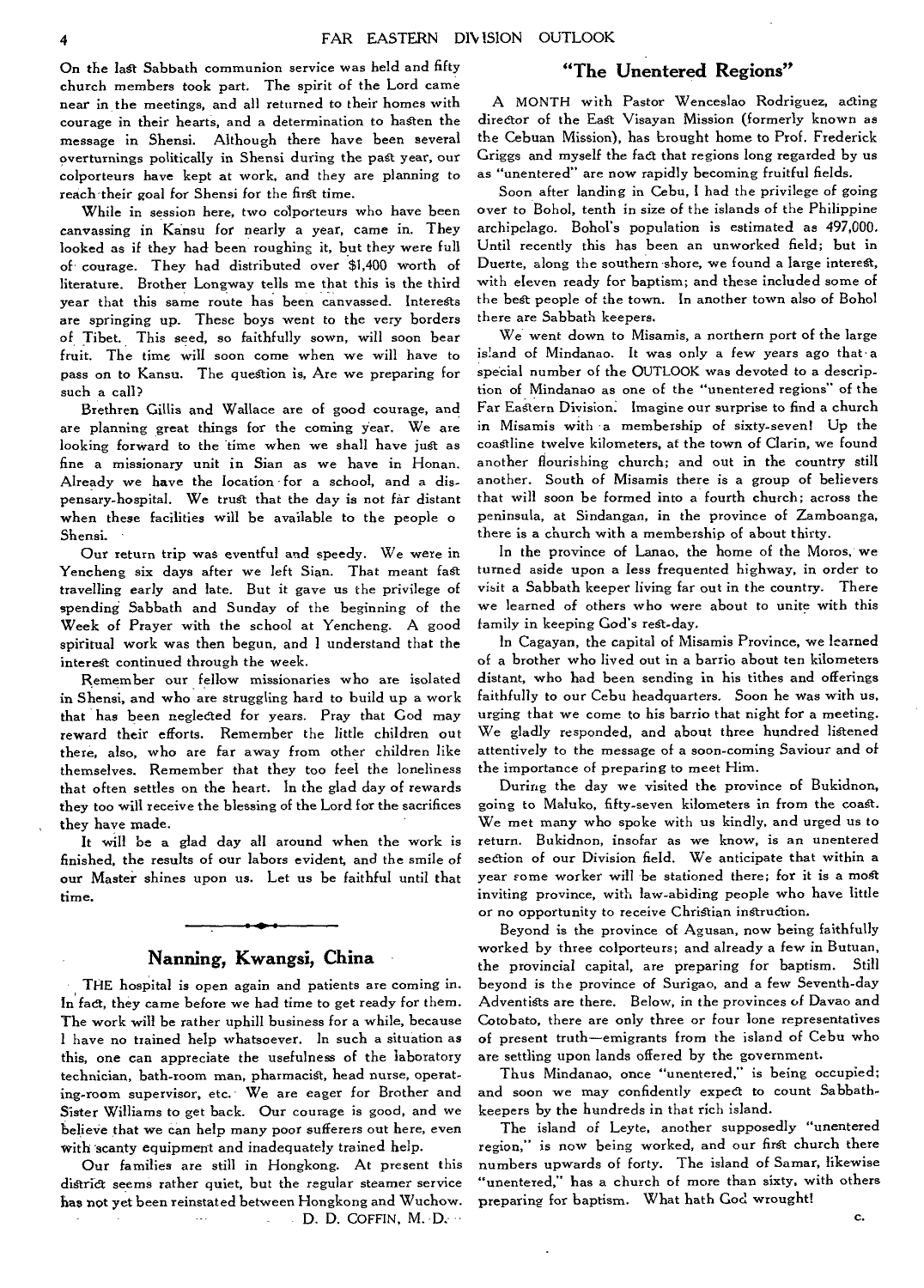## **Among the Churches of the West Visayan Mission .**

FOR three weeks Professor Frederick Griggs and the writer have had the privilege of meeting with the brethren and sisters of our churches in the islands of Panay, Negros, and Guimaras, included in the territory of the West Visayan Mission of the Philippine Union. Everywhere we have been made glad by what we have seen and heard. The cause *of* truth is onward in these parts.

In order to touch as many centers as possible in the limited time at our disposal, Professor Griggs accompanied Paster Wm. H. Bergherm, the director of the Mission, to certain of the churches in the provinces of Iloilo, Capiz, and Occidental Negros; while I joined Pastor Fausto Jornado in visiting groups of believers in Antique, Negros, and Guimaras.

In Tabao, Occidental Negros, we spent a Sabbath that brought comfort to my heart. Two years ago, when visiting Tabao, I was told the story of a woman whose husband had opposed her attendance at a series of tent-meetings held seven kilometers distant. The woman had persisted in attending, but had longed for companionship on the roadway running through cocoanut groves skirting the shores of the sea. She made her longing a subject of prayer, and God gave her a neighbor woman sufficiently interested in Bible truth to join her in her lonesome walk. Soon a third and a fourth were accompanying her. The opposing husband threatened and stormed, and finally sharpened his bolo, preparatory to taking her life. God mercifully interposed; the heart of the husband was touched; and he joined his wife in her walk to the nightly meetings. Eventually several were baptized.

The believers at Tabao multiplied, and some months later a meeting-house was built next door to the home of the man who had so bitterly opposed his wife: To-day this man is the elder of the church—kind, loving, thoughtful, growing in grace. The lines of his face are softened and changed. Gone are the old gambling habits, the swearing, the use of intoxicants, the spendthrift ways. In place of his shack of former days we now find a commodious home with good floors and roof; his acreage of cocoanut trees has been materially increased; his daughters are in our schools; his neighbors trust him; he is a power in his community. Thus the truth of God purifies, refines, elevates.

Our friends from the La Carlota and Valladolid churches joined with us in Tabao on Sabbath day in a quarterly communion service. We rejoiced together before the Lord as we renewed acquaintanceships of former years, and united in pledging to keep true to the Lord Jesus till He come.

Our experiences in Tabao by the sea have been duplicated again and again as we have gone from place to place to meet with churches and companies of believers. God is at work in the hearts of His children; everywhere we find progress.

Pastor Bergherm has been blessed with large returns in soul-winning. His associates include Pastor Fausto Jornada, Brother Pedro Habana, Brother Antonino de la China, and some others who united with us in the early years when Pastor E. M. Adams was opening up work in Panay. God has been with His servants, and their faithfulness in seedsowing is now bringing an abundant harvest.

Sister Bergherm serves as secretary-treasurer of the Mission, and has been giving herself wholeheartedly to this mportant work.

The church membership of the West Visayan Mission has been steadily increasing the past year, and already has passed the two thousand mark. May God guide and keep the dear souls who comprise the constituency of this most encouraging mission field. C.

# **Annual Meeting of the Malay States**

L. V. FINSTER

THE annual meeting for the Malay States was held this year in Penang in the month of November. One year ago, we opened our dispensary work in Penang. At that time we had but one or two believers in the city. Now we find a growing church. The dispensary is having a wonderful influence in making our work known among the people. Brother Pan, our native evangelist, and his wife have worked untiringly. Already eighteen have been baptized and many others are keeping the Sabbath and will be baptized before the close of the year.

Brother Leedy reported that the baptisms more than doubled over last year. This brought new courage to all present. Our native workers are learning how better to conduct evangelistic efforts, and we expect that in this coming year far better results will be seen. The goal for next year was set at one hundred souls for Christ.

Another interesting feature was the report of a new interest being taken by our members in home missionary work. An active church always means a live church. A live church will attract those not of our faith.

A strong evangelistic campaign was outlined for the coming year. At the Sabbath meeting a consecration service was held and nearly all dedicated themselves anew to the finishing of this work. A large number gave themselves to the Lord for the first time. This brought great joy to all our workers.

#### **From Pastor I. C. Schmidt, of Medan**

THROUGH a communication written by Pastor I. C. Schmidt, of Medan, Sumatra, some weeks ago, we learn that at last he has permission to labor freely as an evangelist in the city of Medan. He writes: "I have been in Java for about two weeks trying to help some of the canvassers, especially the ones who are selling the Dutch literature. I have just returned from Bandoeng.

"I am glad to inform you that my request to do missionary work in Medan has been granted. Surely this is of the Lord. I praise Him for this victory. Now we have a foothold, and with the blessing of the Lord we hope to move the northern part of the island of Sumatra.

"I am greatly encouraged as I see how widely our literature has been scattered here in Java among all nationalities. The Dutch have bought a lot of our books, and the harvest is slowly ripening among the seekers after truth. Just yesterday 1 visited a family on one of the rubber estates, where I learned that the wife has already been baptized, and the husband is studying the truth with the object of becoming a member. He has already stopped his work on his estate on the Sabbath. This is an added evidence that the Lord is finishing His work in these days in these countries and in all the world. Some of our big subscription books have been committed to the flames in Java, due to opposition, but the truth is marching on victoriously.

"I plan on returning to Medan the first part of December for a tent effort before our committee meets."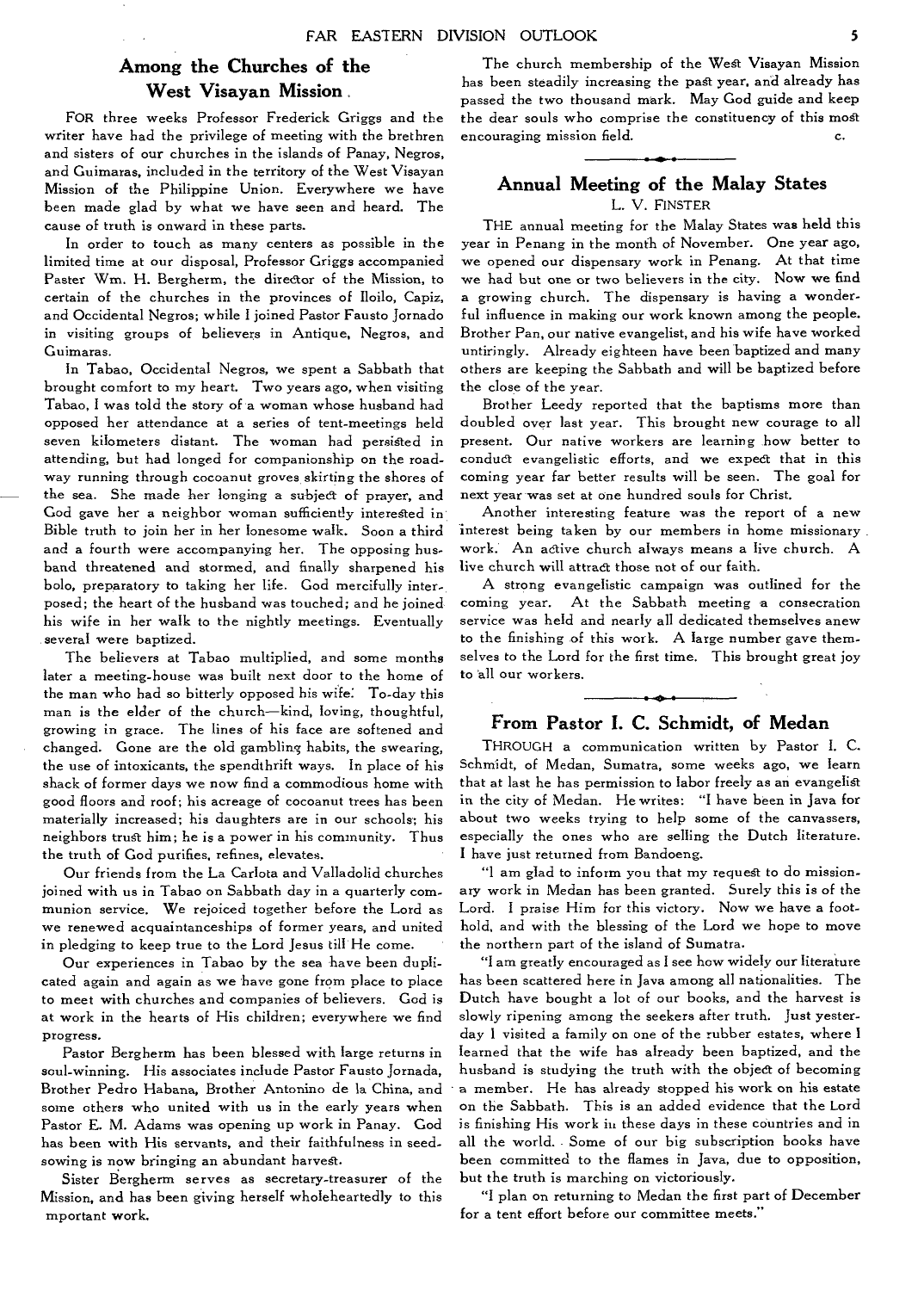| All Values in U.S. Gold<br>THE FAR EASTERN DIVISION OF THE GENERAL CONFERENCE OF SEVENTH-DAY ADVENTISTS<br>STATISTICAL SUMMARY --- INCLUDING PROVINCIAL MISSIONS --- FOR THE QUARTER BRUING SEPT. 30, 1925 |                                                                    |                                           |                                                                     |                                                                     |                                                                             |                                                    |                                                           |                                                                                                      |                                                                             |                                                                            |                                                                                  |                                                               |                                                                                            |                                                       |                                                |                                                                                              |                                               |                                                                      |                                                                           |
|------------------------------------------------------------------------------------------------------------------------------------------------------------------------------------------------------------|--------------------------------------------------------------------|-------------------------------------------|---------------------------------------------------------------------|---------------------------------------------------------------------|-----------------------------------------------------------------------------|----------------------------------------------------|-----------------------------------------------------------|------------------------------------------------------------------------------------------------------|-----------------------------------------------------------------------------|----------------------------------------------------------------------------|----------------------------------------------------------------------------------|---------------------------------------------------------------|--------------------------------------------------------------------------------------------|-------------------------------------------------------|------------------------------------------------|----------------------------------------------------------------------------------------------|-----------------------------------------------|----------------------------------------------------------------------|---------------------------------------------------------------------------|
| v.                                                                                                                                                                                                         |                                                                    |                                           |                                                                     |                                                                     |                                                                             |                                                    |                                                           |                                                                                                      |                                                                             |                                                                            |                                                                                  |                                                               |                                                                                            |                                                       |                                                |                                                                                              |                                               |                                                                      |                                                                           |
| Union Missions<br>and<br>Provincial Missions<br>in the<br>Par Eastern<br>Division                                                                                                                          | Churches<br>៵<br>Number                                            | Baptized Membershi<br>Sept. 30, 1925      | Quarter, 1925<br>$\frac{d}{dx}$ in 1985<br>Baptisms<br><b>Third</b> | Quarter<br>GAIN during<br>Net                                       | Ordained Ministers                                                          | Ministers<br>Li censed                             | Missionaries<br>Licensed                                  | ø<br>o<br>45<br>$\mathbf{t}$<br>$\circ$<br>$\mathbf{a}$<br>$\frac{1}{\circ}$<br>$\ddot{\phantom{0}}$ | Laborers<br>Sept. 30, 1925<br>ð<br>Total No.                                | Wative TITHE Receipts<br>Third Quarter, 1925<br>(g01d)                     | Sabbath Schools<br>1925<br>$\mathbf{s}$<br>Sept.<br>ð<br>se.                     | Sabbath School Member-<br>$\ddot{5}$<br>30.<br>Sept.<br>ship. | $\vec{a}$<br>tal Sabbath School<br>Offerings for Missions,<br>Ë<br>Third Quarter, '25<br>S | SCHOOLS<br><b>CHURCH</b><br>No. of                    | Schools<br>Enrollment Church<br>Sept. 30, 1925 | 1925, (gold)<br>Books and Periodicals<br>Sales<br>Literature<br>ė<br>Third<br><b>To tail</b> | Societies<br>E.<br>P. L.<br>$\ddot{u}$<br>No. | ι.<br>$\frac{1}{2}$<br>۵,<br>$\mathbf{r}$<br>Societies<br>Membership | $\clubsuit$ (gold)<br>Harvest Ingathering<br>1925<br>mird Qr.<br>Receipts |
| PHILIPPINE UNION<br>Northern Luzon Mission<br>East Visayan Mission<br>West Visayan Mission<br>Central Luzon Conf.<br>Southern Luzon Mission<br>Union Mission                                               | 110<br>$\overline{14}$<br>6<br>35<br>52<br>$\overline{\mathbf{3}}$ | 6214<br>984<br>623<br>1975<br>2552<br>80  | 208<br>$\overline{23}$<br>39<br>$\overline{103}$<br>43              | 158<br>$\overline{23}$<br>$\overline{30}$<br>76<br>29               | 15<br>$\overline{\mathbf{3}}$<br>$\overline{2}$<br>$\overline{2}$<br>5<br>3 | 30<br>3<br>$\overline{2}$<br>7<br>73<br>٦<br>4     | 48<br>$\overline{9}$ .<br>$\overline{4}$<br>T6<br>5<br>14 | 96<br>$\overline{17}$<br>26<br>דד<br>उा<br>$10^{-}$<br>т                                             | 257<br>39<br>$\overline{42}$<br>46<br>63<br>13<br>54                        | \$5583.16<br>350, 12<br>833.38<br>1193.32<br>3130.14<br>76.20              | 177<br>$\overline{25}$<br>25<br>55<br>69<br>З                                    | 6762<br>1090<br>739<br>2000<br>2829<br>104                    | \$1414.21<br>83,25<br>207,06<br>317,89<br>791.82<br>14,19                                  | 18<br>$\overline{z}$<br>1<br>$\overline{7}$<br>7<br>1 | 939<br>107<br>33<br>315<br>204<br>280          | \$18154.82<br>644.97<br>7134.05<br>1625.18<br>6578.12<br>1426.75<br>745.15                   | 81<br>10<br>20<br>25<br>26                    | 1787<br>273<br>255<br>470<br>789                                     | \$1536.00<br>1536.00                                                      |
| OROSEN UNION<br>West Chosen Mission<br>Central Chosen Mission<br>South Chosen Mission<br>Union Mission                                                                                                     | 20<br>π<br>$\overline{5}$<br>$\overline{z}$<br>$\overline{z}$      | 1602<br>759<br>454<br>527<br>62           | 99<br>39<br>42<br>18                                                | 69<br>$\overline{39}$<br>$\overline{2}2$<br>$\overline{\mathbf{a}}$ | 15<br>$\overline{4}$<br>$\overline{\mathbf{2}}$<br>4<br>$\overline{5}$      | 20<br>4<br>$\overline{\mathbf{4}}$<br>4<br>ड       | 75<br>24<br>$\overline{10}$<br>$\overline{13}$<br>28      | 29<br>5<br>$\overline{\epsilon}$<br>13<br>$\overline{3}$                                             | 137<br>32<br>19<br>32<br>$\overline{54}$                                    | 925,48<br>303, 21<br>288.50<br>233.72<br>100.05                            | 86<br>37<br>22<br>24<br>3                                                        | 3769<br>1933<br>847<br>807<br>162                             | 600.72<br>253.64<br>170.11<br>153.74<br>23.23                                              | 32<br>18<br>5<br>$6^{\circ}$<br>$3^{\circ}$           | 1260<br>593<br>214<br>216<br>237               | 3732.95<br>1121.25<br>1201.23<br>1311.03<br>99.44                                            | 22<br>16<br>1<br>5                            | 789<br>565<br>35<br>189                                              |                                                                           |
| JAPAN UNION<br>Kyushu Mission<br>Chugoku Mission<br>Kansai Mission<br>Kanto Mission<br>Tohoku Mission<br>Hokkaido Mission<br>Union Mission                                                                 | 10<br>$\overline{z}$<br>1<br>3<br>$\overline{\overline{3}}$<br>T   | 457<br>50<br>56<br>112<br>188<br>32<br>٦9 | 9<br>$\overline{5}$<br>$\overline{z}$<br>হ                          | 9<br>$\overline{5}$<br>2<br>$\overline{z}$                          | 9<br>1<br>1<br>л<br>6                                                       | 11<br>1<br>$\overline{z}$<br>3<br>T<br>T<br>ı<br>2 | 8<br>$3 -$<br>T<br>1<br>$\overline{\mathbf{3}}$           | 13<br>$\overline{2}$<br>$\overline{1}$<br>3<br>5<br>ī<br>т                                           | 51<br>3<br>7<br>$\overline{8}$<br>$\overline{8}$<br>$\mathbf{1}$<br>3<br>21 | 1237.30<br>163.45<br>265,46<br>224.04<br>526.60<br>15,25<br>23,00<br>19.50 | 16<br>$\overline{z}$<br>$\overline{\mathbf{3}}$<br>5<br>3<br>T<br>$\overline{2}$ | 533<br>30<br>81<br>160<br>221<br>25<br>16                     | 515.64<br>29.64<br>98,30<br>98, 93<br>252,62<br>11.67<br>24,46                             | 1<br>$\bf{I}$                                         | 40<br>40                                       | 3297.89<br>3297.89                                                                           | $\mathbf{7}$<br>-7                            | 67<br>67                                                             | 2.90<br>2.90                                                              |
| MANCEURIAN UNION<br>Fengtien Mission<br>Kirin Mission<br>Heilunggiang Mission<br>Union Mission                                                                                                             | 9.<br>$\overline{2}$                                               | 245<br>187<br>58                          | 60<br>46<br>14                                                      | 39<br>31<br>ड                                                       | 4<br>T<br>1.<br>$\overline{2}$                                              | 1                                                  | 14<br>$\overline{\mathbf{e}}$<br>4<br>2                   | 16<br>$\overline{\tau}$<br>7<br>$\overline{2}$<br>1                                                  | 49<br>27<br>16<br>$\boldsymbol{2}$<br>4                                     | 155.85<br>119.41<br>36,44                                                  | 12<br>٦B.<br>$\overline{4}$                                                      | 310<br>226<br>84                                              | 142,65<br>96.90<br>45,75                                                                   | 7.<br>5<br>1<br>$\mathbf{1}$                          | 131<br>$\overline{88}$<br>25<br>18             | 3361.64<br>1278.19<br>1394.23<br>689.22                                                      | 7<br>$5^{-}$<br>$\mathbf{1}$                  | 138<br>88<br>25<br>25                                                | 81,46<br>81.46                                                            |
|                                                                                                                                                                                                            |                                                                    |                                           |                                                                     |                                                                     |                                                                             |                                                    |                                                           |                                                                                                      |                                                                             |                                                                            |                                                                                  |                                                               | 490 E.A                                                                                    | 22                                                    | 0.60                                           | , 299 92                                                                                     |                                               |                                                                      |                                                                           |

 $\label{eq:2} \frac{1}{\sqrt{2}}\left(\frac{1}{\sqrt{2}}\right)^{2} \left(\frac{1}{\sqrt{2}}\right)^{2} \left(\frac{1}{\sqrt{2}}\right)^{2}$ 

 $\mathcal{L}(\mathcal{L}^{\text{max}})$  and  $\mathcal{L}^{\text{max}}$ 

 $\mathcal{L}_{\rm{max}}$  ,  $\mathcal{L}_{\rm{max}}$ 

**Contract Contract** 

 $\sim 10^{11}$  km s  $^{-1}$ 

 $\mathcal{A}^{\text{max}}_{\text{max}}$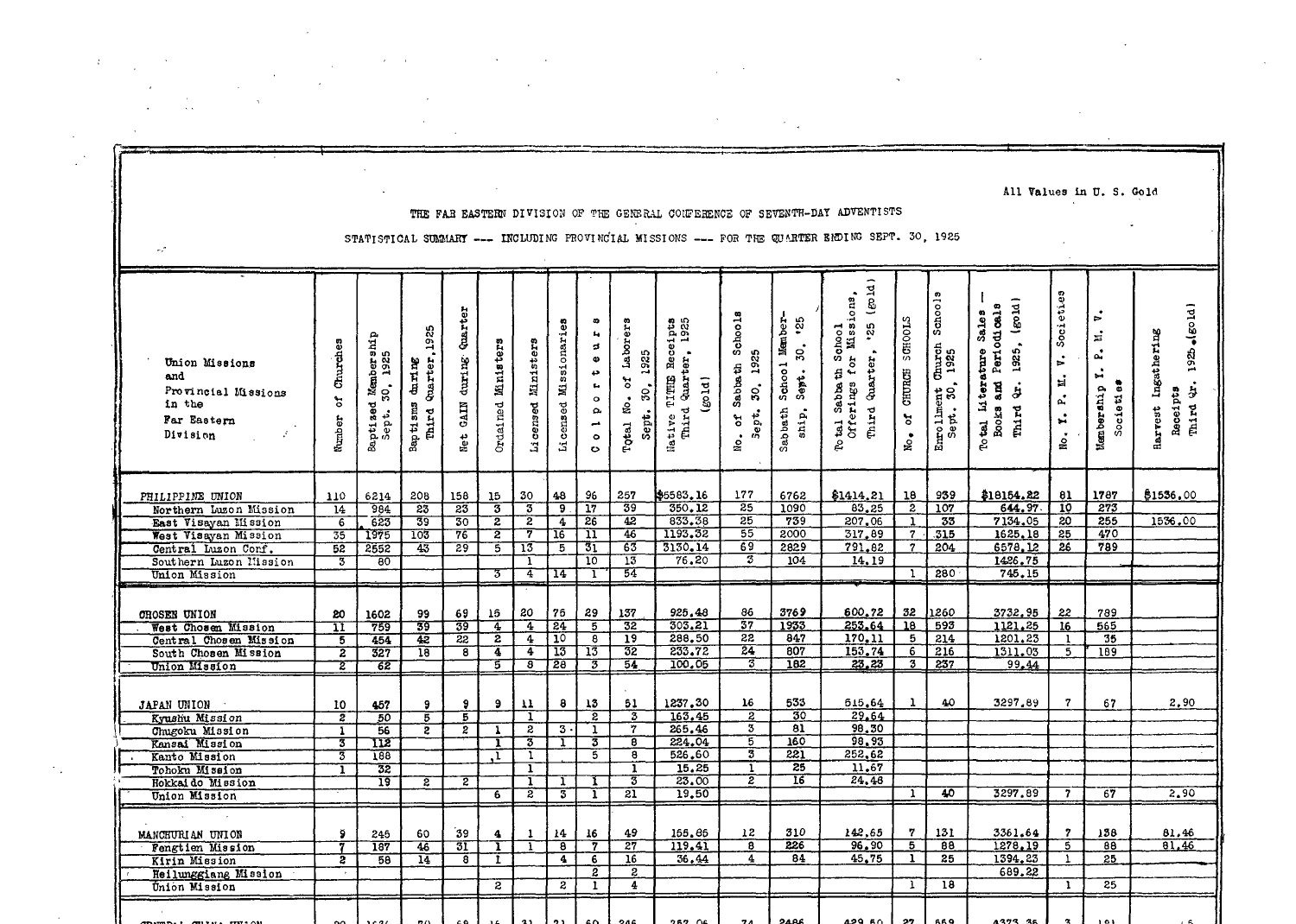| unber wrasron.                                                 |                           | ೧೦೯              | 14.              | 14                      | ₽                       | ь                                    | -11                     | ᢐ                | ক্ষ             | 199,90          | 14             | しせい              | 00.CO              |                         | 70 T             | *******    |                |      |           |
|----------------------------------------------------------------|---------------------------|------------------|------------------|-------------------------|-------------------------|--------------------------------------|-------------------------|------------------|-----------------|-----------------|----------------|------------------|--------------------|-------------------------|------------------|------------|----------------|------|-----------|
| Klangsi Mission                                                | इ                         | 97               |                  |                         | 2                       | $\overline{\mathbf{4}}$              | 6                       | 7                | 24              | 78.02           | 7              | 227              | 51.17              | 4                       | 75               | 577.86     |                |      |           |
| Shensi Mission                                                 |                           | $\overline{64}$  | $\overline{16}$  | $\overline{16}$         | τ                       | ı                                    | 4                       | $\overline{10}$  | 21              | 37.96           | 3              | 105              | 40.84              | ī                       | 21               | 290.10     |                |      |           |
| Union Mission                                                  |                           |                  |                  |                         | 2                       | $\overline{2}$                       | 4                       | 1                | 8               |                 |                |                  |                    |                         |                  |            |                |      |           |
|                                                                |                           |                  |                  |                         |                         |                                      |                         |                  |                 |                 |                |                  |                    |                         |                  |            |                |      |           |
|                                                                |                           |                  |                  |                         |                         |                                      |                         |                  |                 |                 |                |                  |                    |                         |                  |            |                |      |           |
| NORTH CHINA UNION                                              | 3                         | 243              | 20               | 28                      | 6                       | 8                                    | 17                      | 7                | 54              | 281.94          | 10             | 370              | 124.15             | 7                       | $203^{\circ}$    | 3931.46    | 3              | 120  |           |
| Shantung Mission                                               | 2                         | 121              | 20               | 28                      | ٦                       | $\overline{\mathbf{3}}$              | $\overline{6}$          |                  | 19              | 131.12          | 6              | 202              | 49.51              | $\overline{\mathbf{3}}$ | 40               | 1493.50    | $\mathbf{1}$   | 6C   |           |
|                                                                |                           |                  |                  |                         |                         |                                      |                         |                  |                 |                 |                | 168              | 74.64              | ᡓ                       | $\overline{63}$  | 2437.96    | $\overline{2}$ | 6C   |           |
| Chibli Mission                                                 | т                         | 122              |                  |                         | 3                       | $\overline{\overline{\overline{3}}}$ | 7                       | 6                | 19              | 150.82          | 4              |                  |                    |                         |                  |            |                |      |           |
| Union Mission                                                  |                           |                  |                  |                         | τ                       | 2                                    | $\overline{4}$          | т                | 16              |                 |                |                  |                    | $\overline{z}$          | <u> 100</u>      |            |                |      |           |
|                                                                |                           |                  |                  |                         |                         |                                      |                         |                  |                 |                 |                |                  |                    |                         |                  |            |                |      |           |
|                                                                |                           |                  |                  |                         |                         |                                      |                         |                  |                 |                 |                |                  |                    |                         |                  |            |                |      | 9         |
| SOUTH CHINA UNION                                              | 3 <sub>1</sub>            | 2308             | 51               | 36                      | 16                      | 48                                   | 70                      | 8                | 242             | 958.77          | 90             | 3748             | 440.13             | 49                      | 2389             | 3050.63    | $\theta$       | 301  |           |
| Cantonese Mission                                              | 7                         | 368              | 10 <sup>10</sup> | $\overline{10}$         | $\overline{5}$          | 19                                   | $\overline{19}$         | $\overline{z}$   | 57              | 327.08          | 16             | 335              | 161.24             | ு                       | 263              | 1200.85    | $\overline{6}$ | 251  |           |
| Hakka Mission                                                  |                           | 818              |                  |                         | 3                       |                                      | $\overline{22}$         | $\mathbf{L}$     | 30              | 118.40          | 21             | 1175             | 97.56              | π                       | 750              | 122.53     |                |      |           |
|                                                                |                           |                  |                  |                         |                         |                                      |                         |                  |                 |                 | 9              | 198              | 21.14              | $\overline{z}$          | 130              | 251.85     |                |      |           |
| Kwangsi Mission                                                | $\overline{5}$            | 158              | $\overline{11}$  | $\overline{\mathbf{u}}$ | $\overline{\mathbf{1}}$ | 2                                    | $13^{\circ}$            |                  | 22              | 34.92           |                |                  |                    |                         |                  |            |                |      |           |
| North Fukien Mission                                           | $\overline{6}$            | 342              | $\overline{13}$  |                         | 1                       | $\mathbf{1}$                         | T                       | $\mathbf{2}$     | 29              | 159.42          | 13             | 586              | 49,13              | $\overline{8}$          | 248              | 613.00     |                |      |           |
| South Fukien Mission                                           | 5                         | 287              | 17               | 15                      | 4                       | 7                                    | $\overline{z}$          | Ŧ                | 49              | 216.30          | 9.             | 675              | 81.09              | 7                       | 370              | 700.28     | $\overline{z}$ | 30.  |           |
| Swatow Mission                                                 | ह                         | 335.             |                  |                         | ī                       | 8                                    | $\overline{9}$          |                  | 49              | 102.65          | 22             | 781              | 29.97              | $\overline{13}$         | 628              | 162.12     |                |      |           |
| Union Mission                                                  |                           |                  |                  |                         | 1                       | 1                                    | 4                       | ı.               | 6               |                 |                |                  |                    |                         |                  |            |                |      |           |
|                                                                |                           |                  |                  |                         |                         |                                      |                         |                  |                 |                 |                |                  |                    |                         |                  |            |                |      |           |
|                                                                |                           |                  |                  |                         |                         |                                      |                         |                  |                 |                 |                |                  |                    |                         |                  |            |                |      |           |
|                                                                |                           |                  |                  |                         |                         |                                      |                         |                  |                 |                 |                |                  |                    |                         |                  |            |                |      |           |
| WEST CHINA UNION                                               | $\mathbf{2}$              | 110              | 2                | 7                       | 4                       | 6                                    | 8                       | 6                | 26              | 191.15          | 9              | 365              | 125,57             | 4                       | 129              | 515.99     |                |      |           |
| East Szechwan Mission                                          | ı                         | 68               | $\overline{2}$   | $\overline{\mathbf{4}}$ | $\overline{2}$          | 1                                    | $\overline{4}$          | $\overline{6}$   | 13              | 135.33          | 4              | 133              | 61.9I              | $\overline{z}$          | 33               | 515.49     |                |      |           |
| West Szechwan Mission                                          | ī                         | $\overline{42}$  |                  | $\overline{\mathbf{3}}$ | $\overline{z}$          | $\overline{4}$                       | $\overline{\mathbf{3}}$ |                  | $10^{-}$        | 50,70           | 4              | 222              | 47.04              | ट                       | 96               | .50        |                |      |           |
| Tibetan Mission                                                |                           |                  |                  |                         |                         | $\mathbf{1}$                         | $\mathbf{1}$            |                  | 3               | 5.12            | $\mathbf{1}$   | 10               | 16,62              |                         |                  |            |                |      |           |
|                                                                |                           |                  |                  |                         |                         |                                      |                         |                  |                 |                 |                |                  |                    |                         |                  |            |                |      |           |
|                                                                |                           |                  |                  |                         |                         |                                      |                         |                  |                 |                 |                |                  |                    |                         |                  |            |                |      |           |
|                                                                |                           |                  |                  |                         |                         |                                      |                         |                  |                 |                 |                |                  |                    |                         |                  |            |                |      |           |
| EAST CHINA UNION                                               | 30                        | 1465             | 201              | 184                     | 14                      | 15                                   | 54                      | 42               | 199             | 578,22          | 74             | 2991             | 538.56             | 29                      | 951              | 4888.41    | 12             | 470  |           |
| Anhwei Mission                                                 | $\overline{5}$            | 340              | 15               | $\overline{\mathbf{u}}$ | 5                       | $\overline{z}$                       | $\overline{17}$         | 15               | 60              | 166.42.         | 16             | 604              | 92.69              | נד                      | 243              | 981.07     | 9              | 275  |           |
| Kiangsu Mission                                                | 18                        | 845              | 166              | $\overline{153}$        | 5                       | 10                                   | 17                      | 20               | 94              | 371.83          | 31.            | 1538             | 424.98             | 15                      | 656              | 3743,85    | $\mathbf{2}$   | 150  |           |
| South Chekiang Mission                                         | $\mathbf{7}$              | 280              | 20               | 20                      | $\mathbf{z}$            | $\boldsymbol{z}$                     | 17                      | 6                | 39              | 39.97           | 27             | 849              | 20.89              | 3                       | 52               | 163,49     | $\mathbf{1}$   | 46   |           |
|                                                                |                           |                  |                  |                         | 2                       |                                      | 3                       |                  |                 |                 |                |                  |                    |                         |                  |            |                |      |           |
| Union Mission                                                  |                           |                  |                  |                         |                         | ı                                    |                         | ı                | -6              |                 |                |                  |                    |                         |                  |            |                |      |           |
|                                                                |                           |                  |                  |                         |                         |                                      |                         |                  |                 |                 |                |                  |                    |                         |                  |            |                |      |           |
|                                                                |                           |                  |                  |                         |                         |                                      |                         |                  |                 |                 |                |                  |                    |                         |                  |            |                |      |           |
| Division Headquarters                                          |                           |                  |                  |                         | 11                      | $\mathbf{1}$                         | 54                      | $\mathbf{1}$     | 167             |                 |                |                  |                    | $\mathbf{1}$            | 130              |            |                |      |           |
|                                                                |                           |                  |                  |                         |                         |                                      |                         |                  |                 |                 |                |                  |                    |                         |                  |            |                |      |           |
|                                                                |                           |                  |                  |                         |                         |                                      |                         |                  |                 |                 |                |                  |                    |                         |                  |            |                |      |           |
| MALAYSIAN UNION                                                | 25                        | 1718             | 71               | 107                     | 21                      | 38                                   | 55                      | 36               | 178             | 3782.00         | 57             | 1840             | 1410.59            | 21                      | 1141             | 6704.18    | 5.             | 217  | 1338.39   |
| Batakland Mission                                              |                           |                  |                  |                         | इ                       |                                      | $\overline{z}$          |                  | $\overline{9}$  | 73.00           | $5 -$          | 133              | 33.II              | $\overline{z}$          | $\tau_{\rm 115}$ | 18.00      |                |      |           |
|                                                                |                           |                  |                  |                         |                         |                                      |                         |                  |                 |                 |                | 137              | 79.00              | $\overline{5}$          | 100              | 42,80      |                |      |           |
| British North Borneo                                           | $\overline{z}$            | $\overline{165}$ | $\overline{2}$   | $\overline{c}$          | $\bf{1}$                | 2                                    | 6                       |                  | 12              | 127.00          | 9              |                  |                    |                         |                  |            |                |      |           |
| East Java Mission                                              | $\overline{\overline{3}}$ | 184              | 13               | $\overline{13}$         | $\overline{\mathbf{3}}$ | $\overline{9}$                       | 3                       | 6                | 24              | 1045.00         | 6              | 168              | 223.60             | -2                      | 240              | 1311.64    |                |      |           |
| Malay States Mission                                           | $\overline{z}$            | 180              | īī               | $\overline{19}$         | ī                       | $6\overline{6}$                      | $\overline{z}$          |                  | 11              | 224.00          | $\overline{8}$ | 149              | 175.71             | $\overline{z}$          | 45               | 315.94     |                |      |           |
| North Sumatra Mission                                          | $\overline{1}$            | 41               | $\mathbf{a}$     | T                       | $\mathbf{1}$            |                                      | $\boldsymbol{3}$        | $\overline{a}$   | 7               | 72.00           | $\overline{a}$ | 58               | 18.44              |                         |                  | 1199.82    |                |      |           |
| Siam Mission                                                   | т                         | 66               | $\mathbf{1}$     | $10^{-}$                | ī                       | $\overline{5}$                       | $\mathfrak{B}$          | 6                | 18              | 114.00          | $\mathbf{z}$   | 102              | 44.37              | $\overline{z}$          | 54               | 737.14     |                |      |           |
| Singapore Mission                                              | $\overline{\mathbf{3}}$   | 274              | $\overline{11}$  | $\overline{13}$         | $\boldsymbol{z}$        | 6                                    | 3                       |                  | 12              | 971.00          | 7              | 40T              | 428.27             | 5                       | 168              | 1221.20    |                |      | 4.11      |
|                                                                |                           |                  |                  |                         |                         |                                      |                         |                  |                 |                 | $\mathbf{2}$   | $\overline{108}$ | 116.01             | T                       | 25               | 84.42      | 1              | 29   | 95.36     |
| South Sumatra Mission                                          | $\overline{z}$            | 84               |                  |                         | τ                       | $\overline{z}$                       | $\overline{\mathbf{3}}$ |                  | 6               | 124.00          |                |                  |                    |                         |                  |            |                |      | 1238.92   |
| West Java Mission                                              | 7                         | 396              | 26               | 26                      | $\overline{z}$          | $\overline{\mathbf{3}}$              | $\overline{12}$         | 11               | 31              | 827,00          | 10             | 333              | 251.00             | т                       | 83               | 1206.42    |                |      |           |
| Celebes Mission                                                | ड                         | 235              | 6                | 23                      | $\overline{z}$ .        |                                      | -5                      | 9                | 16              | 205.00          | 6              | 251              | 41.08              |                         |                  | 566.80     |                |      |           |
| Union Mission                                                  | т                         | 93               |                  |                         | $\overline{5}$          | 5                                    | 13                      | $\overline{z}$   | $\overline{32}$ |                 |                |                  |                    | -1                      | 308              |            | 4              | 188  |           |
|                                                                |                           |                  |                  |                         |                         |                                      |                         |                  |                 |                 |                |                  |                    |                         |                  |            |                |      |           |
|                                                                |                           |                  |                  |                         |                         |                                      |                         |                  |                 |                 |                |                  |                    |                         |                  |            |                |      |           |
|                                                                |                           |                  |                  |                         |                         |                                      |                         |                  |                 |                 |                | 344              | 153.35             | 1                       | 56               | 992.32     | 1              | 60   |           |
| SUNGARI-MONGOLIAN MISSION                                      | $\mathbf{1}$              | 317              | 2                | 5                       | $\mathbf{1}$            | $\overline{\mathbf{z}}$              | 18                      | $\boldsymbol{2}$ | 33              | 657.23          | 5              |                  |                    |                         |                  |            |                |      |           |
|                                                                |                           |                  |                  |                         |                         |                                      |                         |                  |                 |                 |                |                  |                    |                         |                  |            |                |      |           |
|                                                                |                           |                  |                  |                         |                         |                                      |                         |                  |                 |                 |                |                  |                    |                         |                  |            |                |      |           |
|                                                                |                           |                  |                  |                         |                         |                                      |                         |                  |                 |                 |                |                  |                    |                         |                  |            |                |      |           |
| DIVISION TOTALS Sept.30, '25 261 16515 793 710 132 216 492 316 |                           |                  |                  |                         |                         |                                      |                         |                  |                 | 1629 \$15108.16 | 610            | 23518            | \$5895.07 197 7928 |                         |                  | \$53003.04 | 149            | 4140 | \$2959.40 |
|                                                                |                           |                  |                  |                         |                         |                                      |                         |                  |                 |                 |                |                  |                    |                         |                  |            |                |      |           |
| $\bullet$                                                      |                           |                  |                  |                         |                         |                                      |                         |                  |                 |                 |                |                  |                    |                         |                  |            |                |      |           |
|                                                                |                           |                  |                  |                         |                         |                                      |                         |                  |                 |                 |                |                  |                    |                         |                  |            |                |      | ð         |
|                                                                |                           |                  |                  |                         |                         |                                      |                         |                  |                 |                 |                |                  |                    |                         |                  |            |                |      |           |
|                                                                |                           |                  |                  |                         |                         |                                      |                         |                  |                 |                 |                |                  |                    |                         |                  |            |                |      |           |

 $\mathcal{A}^{\mathcal{A}}_{\mathcal{A}}$  and  $\mathcal{A}^{\mathcal{A}}_{\mathcal{A}}$  are the simple point of the following  $\mathcal{A}^{\mathcal{A}}_{\mathcal{A}}$ 

 $\mathcal{L}(\mathcal{A})$  and  $\mathcal{L}(\mathcal{A})$ 

 $\label{eq:2.1} \frac{1}{2} \int_{\mathbb{R}^3} \frac{1}{\sqrt{2}} \, \frac{1}{\sqrt{2}} \, \frac{1}{\sqrt{2}} \, \frac{1}{\sqrt{2}} \, \frac{1}{\sqrt{2}} \, \frac{1}{\sqrt{2}} \, \frac{1}{\sqrt{2}} \, \frac{1}{\sqrt{2}} \, \frac{1}{\sqrt{2}} \, \frac{1}{\sqrt{2}} \, \frac{1}{\sqrt{2}} \, \frac{1}{\sqrt{2}} \, \frac{1}{\sqrt{2}} \, \frac{1}{\sqrt{2}} \, \frac{1}{\sqrt{2}} \, \frac{1}{\sqrt{2}} \,$ 

 $\label{eq:2.1} \frac{d\mathbf{r}}{d\mathbf{r}} = \frac{1}{2} \left( \frac{d\mathbf{r}}{d\mathbf{r}} + \frac{d\mathbf{r}}{d\mathbf{r}} \right)$ 

 $\mathcal{L}_{\text{max}}$  ,  $\mathcal{L}_{\text{max}}$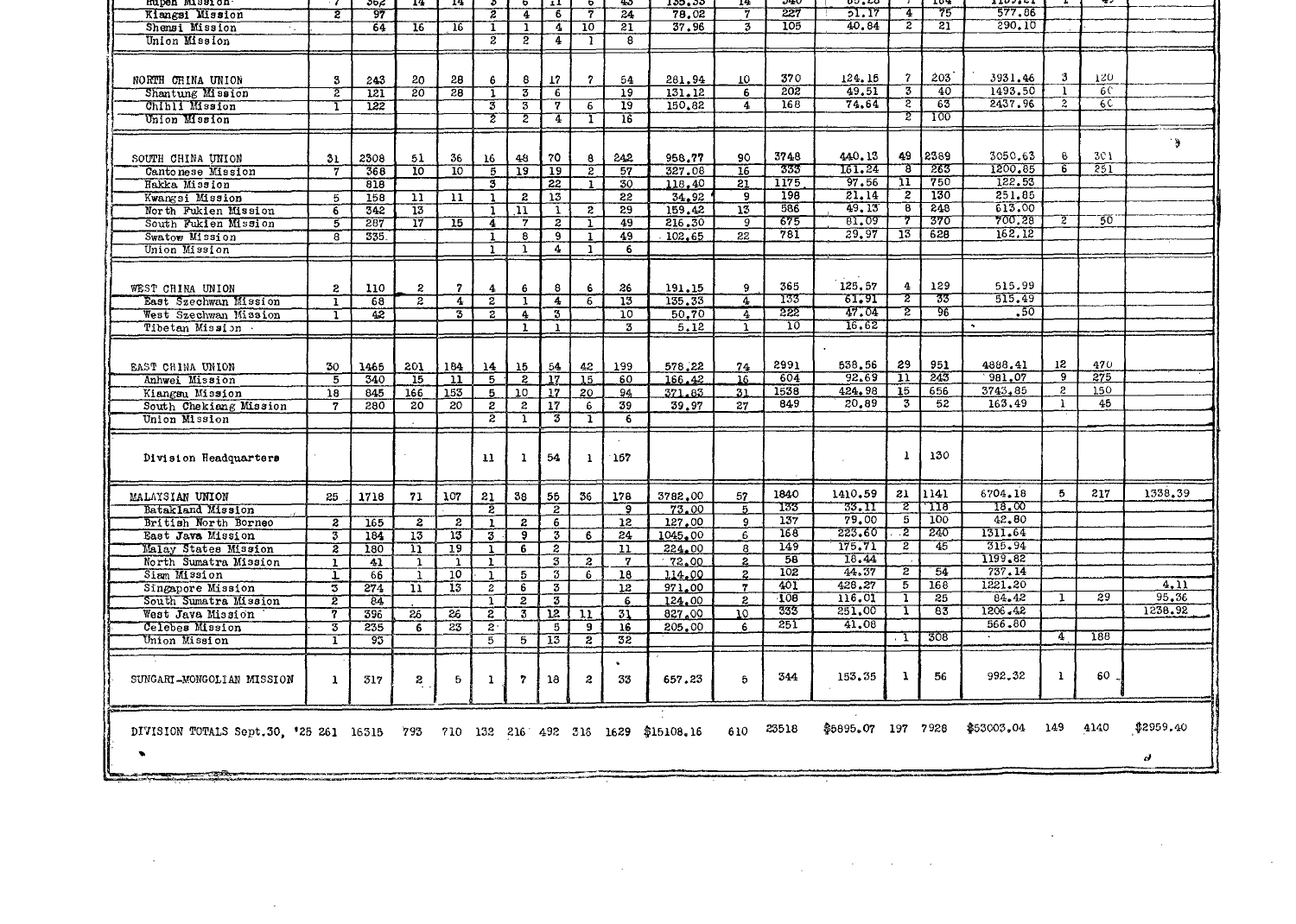# Statistical Report of the Far Eastern Division Mission

|                   |                 | 2                                                                 |              | 3                                     |                  | 5              | 6         | 7                          |                                | 8            |            | 9                |                     | 10       | 11                            |                  | 12                          |                        | 13                            |
|-------------------|-----------------|-------------------------------------------------------------------|--------------|---------------------------------------|------------------|----------------|-----------|----------------------------|--------------------------------|--------------|------------|------------------|---------------------|----------|-------------------------------|------------------|-----------------------------|------------------------|-------------------------------|
|                   | Mission         |                                                                   |              |                                       | Mission          | Churches       |           |                            | ORDAINED                       |              |            | <b>LICENSED</b>  |                     | LICENSED | Women<br>(not ınclud-         | BIBLE            |                             |                        | <b>BOOK AND</b><br>PERIODICAL |
|                   |                 |                                                                   |              | of Mission<br>tations                 |                  |                |           |                            | <b>MINISTERS</b>               |              |            | <b>MINISTERS</b> | <b>MISSIONARIES</b> |          | ing column<br>10 <sub>1</sub> |                  | Foreign<br>icensed)<br>omen |                        | CANVASSERS                    |
| ö                 |                 | NAME OF MISSION                                                   |              |                                       | Outstations<br>ö | Organized      | ptize     | Baptized During<br>Quarter |                                |              |            |                  |                     |          |                               |                  | Other                       |                        |                               |
| Number            |                 |                                                                   |              | Number<br>$\mathring{\mathfrak{Z}}_t$ | Number           |                |           |                            | Foreign                        | Native       | Foreign    | Native           | Foreign             | Native   | Foreign                       | Native           | डु                          | Foreign                | Native                        |
| 1                 | Division        |                                                                   |              | 1                                     |                  |                |           |                            | 9                              | 2            |            |                  | 48                  | 6        |                               |                  |                             |                        |                               |
| 2                 |                 | Philippine Union                                                  |              | 5                                     | 76               | 110            | 6214      | 208                        | Ž                              | 8            | 3          | 27               | 15                  | 33       |                               | 7                |                             |                        | 95                            |
| 3                 | Chosen Union    |                                                                   |              | 3                                     |                  | 20             | 1602      | 99                         | 5                              | 10           | 7          | 13               | 16                  | 59       |                               |                  |                             |                        | 28                            |
| 4                 | Japan Union     |                                                                   |              | 1                                     | 15               | 10             | 457       | 9                          | 5                              | 4            | 2          | 9                | 3                   | 5        |                               | 1                | 10                          |                        | 12                            |
| 5                 |                 | Manchurian Union                                                  |              | 2                                     | 11               | 9              | 245       | 60                         | 4                              |              |            | 1                | 4                   | 10       |                               |                  |                             |                        | 15                            |
| 6                 |                 | Central China Union                                               |              | 5                                     | 63               | 20             | 1636      | 70                         | 8                              | 8            | 11         | 20               | 19                  | 52       |                               | 14               |                             |                        | 58<br>2                       |
| 7                 |                 | North China Union                                                 |              | 2                                     | 9                | 3              | 243       | 20                         | 3                              | 3            | 3          | 5                | 6                   | 11       | 1                             | $\boldsymbol{2}$ |                             |                        | 6                             |
| 8                 |                 | South China Union                                                 |              | 7                                     | 78               | 31             | 2303      | 51                         | 10                             | 6            | 3          | 45               | 19                  | 51       |                               | 17               |                             |                        | 7                             |
| 9                 |                 | West China Union                                                  |              | 3                                     | 5                | $\overline{2}$ | 110       | $\overline{2}$             | 3                              | $\mathbf{I}$ | 2          | 4                | 5                   | 3        |                               | 2                |                             |                        | 5                             |
| 10                |                 | East China Union                                                  |              | 5                                     | 66               | 30             | 1465      | 201                        | 7                              | 7            | 2          | 13               | 11                  | 43       |                               | 23               |                             |                        | 41                            |
| 11                | Malaysian Union |                                                                   |              | 14                                    | 23               | 25             | 1718      | 71                         | 18                             | 3            | 7          | 31               | 27                  | 28       |                               | 5                |                             |                        | 34<br>2                       |
| 12                |                 | Sungari-Mongolian Mission                                         |              | 1                                     | 5                | $\mathbf{I}$   | 317       | $\overline{2}$             | 1                              |              | 1          | 6                | $\overline{1}$      | 17       |                               | 1                |                             |                        | $\mathbf{z}$                  |
| 13                |                 | TOTALS, 3rd Qr. 1925                                              |              | 49                                    | 351              | 261            | 16315     | 793                        | 80                             | 52           | 42         | 174              | 174                 | 318      | 3                             | 73               | 10                          | 13                     | 303                           |
| 14                |                 | The totals given below for preceding years reveal the growth year |              |                                       |                  |                |           |                            |                                | by year.     |            |                  |                     |          |                               |                  |                             |                        |                               |
| 15                |                 | Totals, 3rd Qr. 1924                                              |              | 43                                    | 385              | 210            | 14124     | 677                        | 73                             | 37           | 39         | 156              | 160                 | 244      | 7                             | 72               | 10                          | 16                     | 217                           |
| 16                |                 | Totals, 3rd Qr. 1923                                              |              | 46                                    | 342              | 235            | 12077     | 318                        | 71                             | 39           | 43         | 151              | 162                 | 227      | 1                             | 66               | 9                           |                        | 206<br>3                      |
| 17                |                 | Totals, 3rd Qr. 1922                                              |              | 43                                    | 317              | 217            | 10729     | 405                        | 55                             | $36$ .       | 48         | 156              | 126                 | 202      | 5                             | 69               | 10                          | 15                     | 199                           |
| 18                |                 | Totals, 3rd Qr. 1921                                              |              | 44                                    | 280              | 206            | 9081      | 506                        | 64                             | 30           | 60         | 150              | 173                 | 178      | 7                             | 52               | 8                           | 15                     | 149                           |
| 25                | 26              | 27                                                                | 28           |                                       | 29               |                | 30        |                            | 31                             |              | 32         |                  | 33                  |          | 34                            |                  | 35                          | 36                     | 37                            |
|                   |                 |                                                                   |              |                                       |                  |                | ಕ         |                            |                                |              |            |                  |                     |          |                               |                  | Seating                     |                        |                               |
|                   | Atten<br>S.S.   |                                                                   | Sabbath      |                                       |                  |                |           |                            |                                |              |            |                  |                     |          |                               |                  |                             | of Church<br>Conducted |                               |
|                   |                 |                                                                   |              |                                       |                  |                |           |                            |                                |              |            |                  |                     |          |                               |                  |                             |                        |                               |
| Number of Mission | Averrse         |                                                                   | Thirteenth S |                                       |                  |                |           |                            |                                |              |            |                  | Ò.                  |          | Estimated Value               |                  | Approximate S<br>Capacity   |                        | Enrollment<br>Church School   |
|                   |                 | ă                                                                 |              |                                       | ්                |                |           |                            | $\rm V_{\rm an\ B}^{\rm blue}$ |              |            |                  |                     |          |                               |                  |                             | Number<br>Schools      |                               |
|                   |                 | σÏ                                                                |              |                                       | Total            |                | ັດ<br>ທີ່ |                            |                                |              |            |                  | zm                  |          |                               |                  |                             |                        |                               |
| $\mathbf{1}$<br>2 | 5932            | \$1142.96                                                         | \$27!.25     |                                       | \$1414.21        |                | \$2460.77 |                            | \$15693.45                     |              | \$18154.22 |                  | 87                  |          | 19235.00                      |                  | 9730                        | 17                     | 659                           |
| 3                 | 2926            | 545.58                                                            | 55.14        |                                       | 600.72           |                | 1175.67   |                            | 2552.09                        |              | 3732.95    |                  | 57                  |          | 15135.00                      |                  | 6450                        | 31                     | 1135                          |
| 4                 | 344             | 358.79                                                            | 156.85       |                                       | 515.64           |                |           |                            |                                |              | 3297.89    |                  | 7                   |          | 16000.00                      |                  | 900                         |                        |                               |
| 5                 | :76             | 112.71                                                            | 29.94        |                                       | 142.65           |                | 1704.52   |                            | 1657.12                        |              | 3361.64    |                  | 2                   |          | 6000.00                       |                  | 275                         | 6                      | 113                           |
| 6                 | 1939            | 340.69                                                            | 88.81        |                                       | 429.50           |                | 2183.25   |                            | 2190.10                        |              | 4373.35    |                  | 20                  |          | 12727.00                      |                  | 2000                        | 24                     | 368                           |
| 7                 | 277             | 105.23                                                            | 18.92        |                                       | 124.15           |                | 2250.31   |                            | 1681.15                        |              | 3931.46    |                  | 1                   |          | 1500.00                       |                  | 400                         | 6                      | 143                           |
| 8                 | 3030            | 346.53                                                            | 93.60        |                                       | 440.13           |                | 1690.45   |                            | 1039.33                        |              | 3050.63    |                  | 19                  |          | 14075.00                      |                  | 4175                        | 46                     | 2099                          |
| 9                 | 234             | 105.12                                                            | 20.45        |                                       | 125.57           |                | 294.69    |                            | 221.30                         |              | 515.99     |                  | T                   |          | 3000.00                       |                  | 250                         | 4                      | 129                           |
| 10                | 2348            | 442.61                                                            | 95.95        |                                       | 538.56           |                | 3104.78   |                            | 1783.63                        |              | 4888.41    |                  | 8                   |          | 24825.00                      |                  | 1800                        | 26                     | 840                           |
| 11                | 1849            | 1050.15                                                           | 360.44       |                                       | 1410.59          |                | 2438.22   |                            | 3624.44                        |              | 6704.18    |                  | 8                   |          | 37786.50                      |                  | 1450                        | 19                     | 740                           |
| 12                | 292             | 121.76                                                            | 31.59        |                                       | 153.35           |                |           |                            | 599.07                         |              | 992.32     |                  |                     |          | 25000.00                      |                  | 350                         | $\mathbf{I}$           | 56                            |
| 13                | 19317           | 4672.13                                                           | 1222.94      |                                       | 5895.07          |                | 17302.66  |                            | 30741.68                       |              | 53003.04   |                  | 210                 |          | 175283.50                     |                  | 27780                       | 180                    | 6282                          |
| 14                |                 | Totals Year 1924, 1923, 1922, 1921, given below                   |              |                                       |                  |                |           |                            |                                |              |            |                  |                     |          |                               |                  |                             |                        |                               |
| 15                | 16320           | 4288.40                                                           | 1187.06      |                                       | 5475.46          |                | 9032.72   |                            | 17910.84                       |              | 32157.44   |                  | 163                 |          | 107443.04                     |                  | 21920                       | 148                    | 4691                          |
| 16                | 13732           | 4217.81                                                           | 1077.89      |                                       | 5295.70          |                | 8522.94   |                            | 16559.64                       |              | 32612.87   |                  | 91                  |          | 47840.00                      |                  | 12590                       | 127                    | 3783                          |
| $\bf 17$          | 11803           | 3300.71                                                           | 736.82       |                                       | 4537.54          |                | 9355.59   |                            | 21825.42                       |              | 31850.91   |                  | 78                  |          | 44300.50                      |                  | 10740                       | 139                    | 3888                          |
| 18                | 10585           | 3514.43                                                           | 782.37       |                                       | 4296.80          |                | 9574.16   |                            | 14300.56                       |              | 24231.05   |                  | 66                  |          | 28161.00                      |                  | 8705                        | 119                    | 3514                          |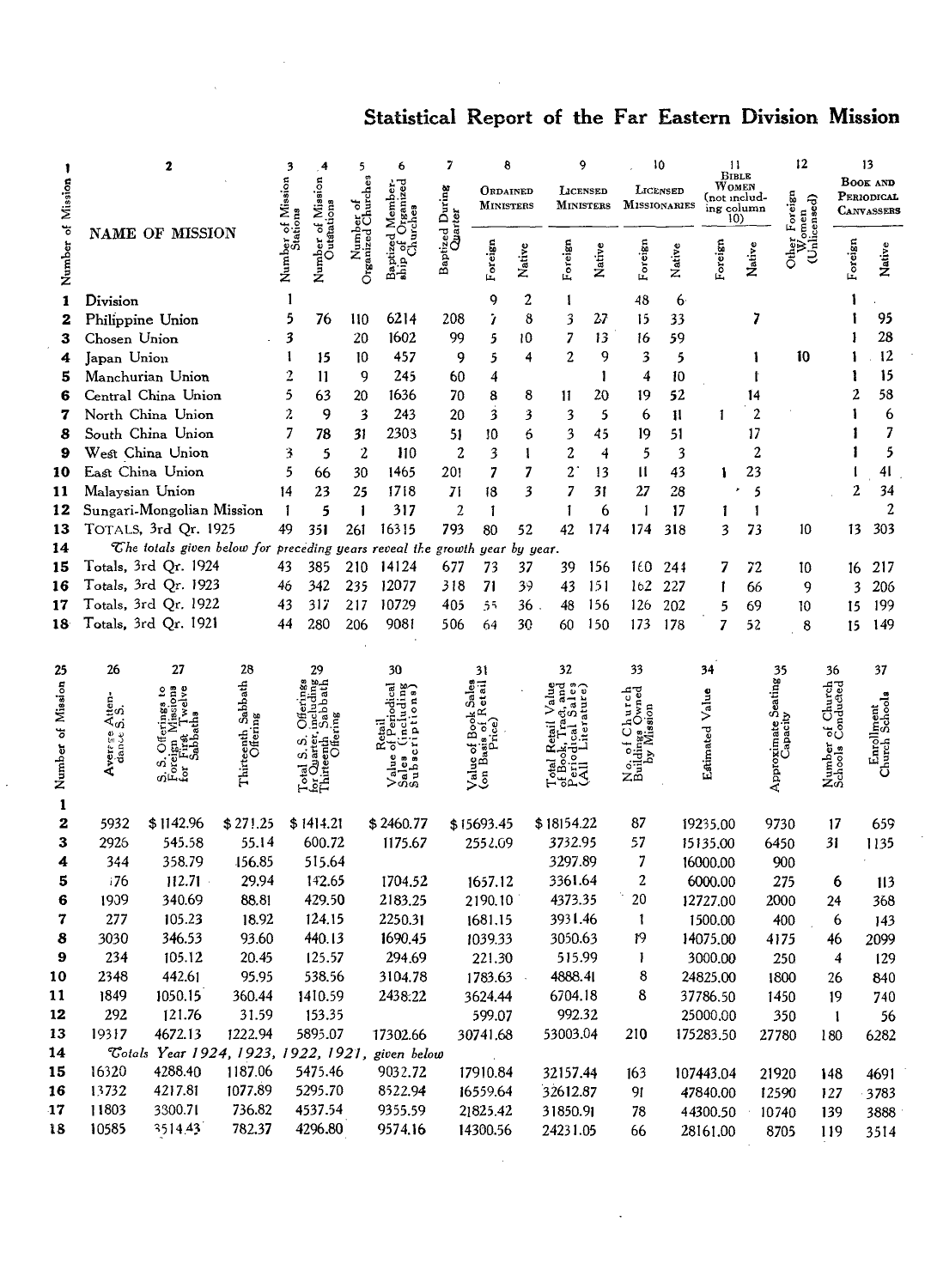# for the Quarter Ending September 30, 1925

 $\cdot$ 

 $\bar{z}$ 

u,

All Values in U.S. Gold

|                   | 14<br>Medical                               |                                     | 15                                              |                                   | 16                     |                      | 17                                   |                                                    |                          | 18<br>19                                                                                                                                                                                                                                                                                                            | 20                                                                      |                    | 21                                 | 22                                                                                            | 23                                                                                                                    | 24                           |
|-------------------|---------------------------------------------|-------------------------------------|-------------------------------------------------|-----------------------------------|------------------------|----------------------|--------------------------------------|----------------------------------------------------|--------------------------|---------------------------------------------------------------------------------------------------------------------------------------------------------------------------------------------------------------------------------------------------------------------------------------------------------------------|-------------------------------------------------------------------------|--------------------|------------------------------------|-----------------------------------------------------------------------------------------------|-----------------------------------------------------------------------------------------------------------------------|------------------------------|
|                   | WORKERS<br>(including<br>those<br>licensed) |                                     | OTHER<br>WORKERS<br>(not else-<br>where listed) | <b>LABORERS</b>                   | TOTAL<br>(net total)   |                      | <b>TITHE RECEIPTS</b><br>(U.S. GOLD) |                                                    |                          | ್ರ<br>$rac{1}{2}$<br>м<br>ā<br>Σ,<br>$\frac{3}{5}$                                                                                                                                                                                                                                                                  | ž<br>Contributi                                                         |                    | Receipts,<br>t Ingathering<br>Work | $\frac{5}{9}$<br>$\ddot{\circ}$<br>ăur                                                        |                                                                                                                       |                              |
| Number of Mission | Foreign                                     | Native                              | Native                                          | Foreign                           | Native                 | Foreign              | Native                               | Total tithe<br>Receipts<br>(Foreign<br>and Native) |                          | Tithe Per Capita<br>$\begin{array}{l} \textbf{Total} \text{ of }\mathbf{e}\\ \textbf{Foreign} \text{ M}\\ \textbf{Exceping} \textbf{S}\\ \textbf{X}.\textbf{P}.\textbf{M}.\textbf{S} \textbf{a}\\ \textbf{M}.\textbf{S} \textbf{a}\\ \textbf{C} \textbf{O} \textbf{I} \textbf{m} \textbf{n} \textbf{s} \end{array}$ | Ingathering and<br>Sustentation Funds<br>Jome Mission<br>lome l<br>otal |                    | Total<br>Harvest                   | not Incl<br>$_{20}^{\text{columns}}$<br>Contri<br>.ocal<br>örk<br>cta<br>$\mathbb{R}^2$<br>É. | Number of<br>Sabbath-Schoola                                                                                          | Membership                   |
| 1                 | 12                                          | 5                                   | 91                                              | 58                                | 99                     | \$3311.40            |                                      | \$3311.40                                          |                          |                                                                                                                                                                                                                                                                                                                     |                                                                         |                    |                                    |                                                                                               |                                                                                                                       |                              |
| 2                 |                                             |                                     | 59                                              | 28                                | 229                    | 565.29               | 5583.16                              | 6148.45                                            |                          | 657.60                                                                                                                                                                                                                                                                                                              | 4.65                                                                    |                    | 1536.00                            | 23.93                                                                                         | 177                                                                                                                   | 6762                         |
| 3                 | $\mathbf{2}$                                |                                     | 24                                              | 28                                | 109                    | 667.03               | 925.48                               | 1592.51                                            |                          | 187.13                                                                                                                                                                                                                                                                                                              |                                                                         |                    |                                    | 247.66                                                                                        | 86                                                                                                                    | 3769                         |
| 4                 |                                             |                                     |                                                 | 20                                | 31                     | 397.01               | 1237.30                              | 1634.31                                            |                          | 251.00                                                                                                                                                                                                                                                                                                              |                                                                         |                    | 2.90                               | 384.68                                                                                        | 16                                                                                                                    | 533                          |
| 5                 |                                             |                                     | 14                                              | 8                                 | 41                     | 265.76               | 155.85                               | 421.61                                             |                          | 67.32                                                                                                                                                                                                                                                                                                               | 27.01                                                                   |                    | 81.46                              |                                                                                               | 12                                                                                                                    | 310                          |
| s                 | 3                                           | 13                                  | 15                                              | 38                                | 208                    | 613.83               | 757.06                               | 1370.89                                            |                          | 164.06                                                                                                                                                                                                                                                                                                              |                                                                         |                    | .65                                | 12.69                                                                                         | 74                                                                                                                    | 2486                         |
| 7                 |                                             | 1                                   | 5                                               | $12 \,$                           | 42                     | 228.50               | 281.94                               | 510.44                                             |                          | 11.50                                                                                                                                                                                                                                                                                                               | 2.58                                                                    |                    |                                    | 8.76                                                                                          | 10                                                                                                                    | 370                          |
| 8                 | 5                                           | 22                                  | 74                                              | 32                                | 210                    | 312.25               | 958.77                               | 1271.02                                            |                          | 294.15                                                                                                                                                                                                                                                                                                              | 96,55                                                                   |                    |                                    | 12.90                                                                                         | 90                                                                                                                    | 3748                         |
| 9                 | ī                                           | 1                                   | 1                                               | 10                                | 16                     | 209.17               | 191.15                               | 400.32                                             |                          | 7.50                                                                                                                                                                                                                                                                                                                |                                                                         |                    |                                    | 2.95                                                                                          | 9                                                                                                                     | 365                          |
| 10                |                                             |                                     | 2                                               | 20                                | 179                    | 552.49               | 578.22                               | 1130.71                                            |                          | 105.00                                                                                                                                                                                                                                                                                                              | 9.48                                                                    |                    |                                    |                                                                                               | 74                                                                                                                    | 2991                         |
| 11                | 2                                           | ı                                   | 24                                              | 52                                | 126                    | 1188.00              | 3782.00                              | 4970.00                                            |                          | 2196.33                                                                                                                                                                                                                                                                                                             | 13.17                                                                   |                    | 1338.39                            | 116.17                                                                                        | 57                                                                                                                    | 1840                         |
| 12                |                                             | $\mathbf{I}$                        | 3                                               | 3                                 | 30                     | 304.20               | 657.23                               | 961.43                                             |                          |                                                                                                                                                                                                                                                                                                                     |                                                                         |                    |                                    |                                                                                               | 5                                                                                                                     | 344                          |
| 13<br>14          | 25                                          | 44                                  | 312                                             | 309                               | 1320                   |                      |                                      | 8614.93 15108.16 23723.09                          |                          | 3941.59                                                                                                                                                                                                                                                                                                             | 153.44                                                                  |                    | 2959.40                            | 809.74                                                                                        | 610                                                                                                                   | 23518                        |
| 15                | 16                                          | 25                                  | 207                                             | 283                               | 1033                   |                      |                                      | 6595.05 12282.69 18877.74                          |                          | 1064.29                                                                                                                                                                                                                                                                                                             | 414.17                                                                  |                    | 6193.15                            | 980.28                                                                                        | 530                                                                                                                   | 19938                        |
| 16                | 15                                          | 37                                  | 222                                             | 286                               | 999                    | 5152.19              |                                      | 9821.65 14973.84                                   |                          | 463.03                                                                                                                                                                                                                                                                                                              | 52.27                                                                   |                    | 346.56                             | 4:1.86                                                                                        | 487                                                                                                                   | 17120                        |
| 17                | $\frac{1}{4}$                               | 53                                  | 275                                             | 283                               | 1042                   | 4586.57              |                                      | 8578.64 13165.31                                   |                          | 248.14                                                                                                                                                                                                                                                                                                              | 162.87                                                                  |                    | 3263.58                            | 338.75                                                                                        | 444                                                                                                                   | 15513                        |
| 18                | 15                                          | 46                                  | 228                                             | 318                               | 863                    | 5715.83              |                                      | 7413.45 13129.28                                   |                          | 249.75                                                                                                                                                                                                                                                                                                              | 225.32                                                                  |                    | 1407.01                            | 1598.97                                                                                       | 407                                                                                                                   | 13023                        |
|                   |                                             |                                     |                                                 |                                   |                        |                      |                                      |                                                    |                          |                                                                                                                                                                                                                                                                                                                     |                                                                         |                    |                                    |                                                                                               |                                                                                                                       |                              |
| 38                | 39                                          | 40                                  | 41                                              | 42                                | 43                     | 44                   |                                      | 45                                                 | 46                       | 47                                                                                                                                                                                                                                                                                                                  | 48                                                                      | 49                 | 50                                 | 51                                                                                            | 52                                                                                                                    | 53                           |
|                   |                                             |                                     |                                                 |                                   |                        | NUMBER OF<br>FOREIGN |                                      | NUMBER OF<br>NATIVE                                |                          |                                                                                                                                                                                                                                                                                                                     |                                                                         |                    |                                    | $\dot{\tilde{\varepsilon}}$                                                                   |                                                                                                                       | Ğ,                           |
|                   |                                             |                                     |                                                 |                                   |                        | TEACHERS             |                                      | TEACHERS                                           |                          |                                                                                                                                                                                                                                                                                                                     | $\circ$                                                                 | of Young           |                                    | ă<br>eng<br>≫<br>ທັ                                                                           | σi                                                                                                                    |                              |
|                   |                                             |                                     |                                                 |                                   |                        |                      |                                      |                                                    |                          |                                                                                                                                                                                                                                                                                                                     |                                                                         |                    |                                    | ρ.                                                                                            |                                                                                                                       | u Society<br>Work<br>butions |
|                   |                                             |                                     |                                                 | Training Schools<br>Enrollment of |                        | Men                  | Women                                | Women<br>Men                                       | Total No. of<br>Teachers |                                                                                                                                                                                                                                                                                                                     | Jaintenance<br>f Schools<br>Expense<br>Maintenan<br>of Schoo            |                    | Membership                         |                                                                                               |                                                                                                                       |                              |
| Number of Mission | Number of<br>Intermediate Schools           | Enrolment of<br>Intermedate Schools | Number of<br>Training Schools                   |                                   | <b>Total Enrolment</b> |                      |                                      |                                                    |                          | Estimated Value<br>School Buildings<br>and Equipment                                                                                                                                                                                                                                                                |                                                                         | Number<br>People's |                                    | Contribution<br>Foreign                                                                       | $\begin{array}{ll} \textbf{Contribution for} \\\textbf{Home} \textbf{M} \textbf{is sion} \\\textbf{Work} \end{array}$ | $\frac{1}{\sqrt{2}}$         |
| 1                 |                                             |                                     |                                                 | 130                               | 130                    | 8                    | 3                                    | $\boldsymbol{2}$<br>5                              | 18                       | \$17000.00                                                                                                                                                                                                                                                                                                          | \$6500.00                                                               |                    |                                    |                                                                                               |                                                                                                                       |                              |
| 2                 |                                             |                                     |                                                 | 280                               | 939                    | 4                    | 4                                    | 12<br>14                                           | 34                       | 19390.00                                                                                                                                                                                                                                                                                                            | 4568.99                                                                 | 81                 | 1787                               | 22,30                                                                                         | 7.43                                                                                                                  | 61.30                        |
| 3                 |                                             |                                     |                                                 | 125                               | 1260                   | 2                    | 2                                    | 5<br>41                                            | 50                       | 24882.58                                                                                                                                                                                                                                                                                                            | 3781.10                                                                 | 22                 | 789                                | 21.00                                                                                         | 9.78                                                                                                                  | 4.42                         |
| 4                 |                                             |                                     |                                                 | 40                                | 40                     | 2                    | 3                                    | 2                                                  | 7                        | 3000.00                                                                                                                                                                                                                                                                                                             | 716.00                                                                  | 7                  | 67                                 |                                                                                               |                                                                                                                       |                              |
| 5                 | I                                           | 18                                  |                                                 |                                   | 131                    | 1                    | 2                                    | 4<br>1                                             | 8                        | 825.00                                                                                                                                                                                                                                                                                                              | 141.45                                                                  | 7                  | 138                                |                                                                                               |                                                                                                                       |                              |
| 6                 | 3                                           | 191                                 |                                                 |                                   | 559                    | 3                    | 4                                    | 37<br>5                                            | 49                       | 19310.00                                                                                                                                                                                                                                                                                                            | 1485.00                                                                 | 3                  | 191                                |                                                                                               |                                                                                                                       |                              |
| 7                 | 1                                           | 60                                  |                                                 |                                   | 203                    | 1                    | 2                                    | 4<br>11                                            | 18                       | 6150.00                                                                                                                                                                                                                                                                                                             | 51.86                                                                   | 3                  | 120                                |                                                                                               |                                                                                                                       |                              |
| 8                 | 3                                           | 290                                 |                                                 |                                   | 2389                   | 4                    | 6                                    | 82<br>23                                           | 115                      | 30982.45                                                                                                                                                                                                                                                                                                            | 4808.05                                                                 | 8                  | 301                                |                                                                                               | 18.07                                                                                                                 |                              |
| 9                 |                                             |                                     |                                                 |                                   | 129                    |                      | t                                    | 8<br>3                                             | 12                       | 1060.00                                                                                                                                                                                                                                                                                                             | 56.23                                                                   |                    |                                    |                                                                                               |                                                                                                                       |                              |
| 10                | 3                                           | 111                                 |                                                 |                                   | 951                    | 1                    | 4                                    | 40<br>10                                           | 55                       | 2825.00                                                                                                                                                                                                                                                                                                             | 1030,06                                                                 | 12                 | 470                                |                                                                                               |                                                                                                                       |                              |
| 11                | 1                                           | 93                                  | 1                                               | 308                               | 1141                   | 4                    | 4                                    | 34<br>11                                           | 50                       | 4230.51                                                                                                                                                                                                                                                                                                             | 3111.14                                                                 | 5                  | 217                                |                                                                                               |                                                                                                                       | 49.71                        |
| 12                |                                             |                                     |                                                 |                                   | 56                     |                      |                                      | 3<br>$\mathbf{1}$                                  | $\overline{4}$           | 250.00                                                                                                                                                                                                                                                                                                              | 458.38                                                                  | 1                  | 60                                 |                                                                                               |                                                                                                                       |                              |
| 13                | 12                                          | 763                                 | 5                                               | 883                               | 7928                   | 30                   | 35                                   | 276<br>79                                          | 420                      | 129905.54                                                                                                                                                                                                                                                                                                           | 26708.26                                                                | 149                | 4140                               | 43.30                                                                                         | 35.28                                                                                                                 | 115.43                       |
| 14                |                                             |                                     |                                                 |                                   |                        |                      |                                      |                                                    |                          |                                                                                                                                                                                                                                                                                                                     |                                                                         |                    |                                    |                                                                                               |                                                                                                                       |                              |
| 15                | 9                                           | 645                                 | 5                                               | 970                               | 6306                   | 25                   | 34                                   | 231<br>61                                          | 351                      | 121940.12                                                                                                                                                                                                                                                                                                           | 16244.20                                                                | 108                | 3884                               | 21.35                                                                                         | 2.27                                                                                                                  | 45.96                        |
| 16                | $\mathbf{H}$                                | 867                                 | 5                                               | 1071                              | 5721                   | 24                   | 31                                   | 213<br>65                                          | 333                      | 104461.70                                                                                                                                                                                                                                                                                                           | 12168.58                                                                | 71                 | 2647                               |                                                                                               | 123.67                                                                                                                | 6.00                         |
| 17                | $\mathbf{11}$                               | 713                                 | 5                                               | 785                               | 5386                   | 21                   | 25                                   | 215 55                                             | 316                      | 91112.47                                                                                                                                                                                                                                                                                                            | 10402.39                                                                | 44                 | 1713                               | 75.25                                                                                         |                                                                                                                       | 25.64                        |
| 18                | 10                                          | 605                                 | 5                                               | 819                               | 4938                   | 24                   | 17                                   | 176 49                                             | 266                      | 86538.56                                                                                                                                                                                                                                                                                                            | 12413.70                                                                | 24                 | 696                                |                                                                                               | 7.13                                                                                                                  |                              |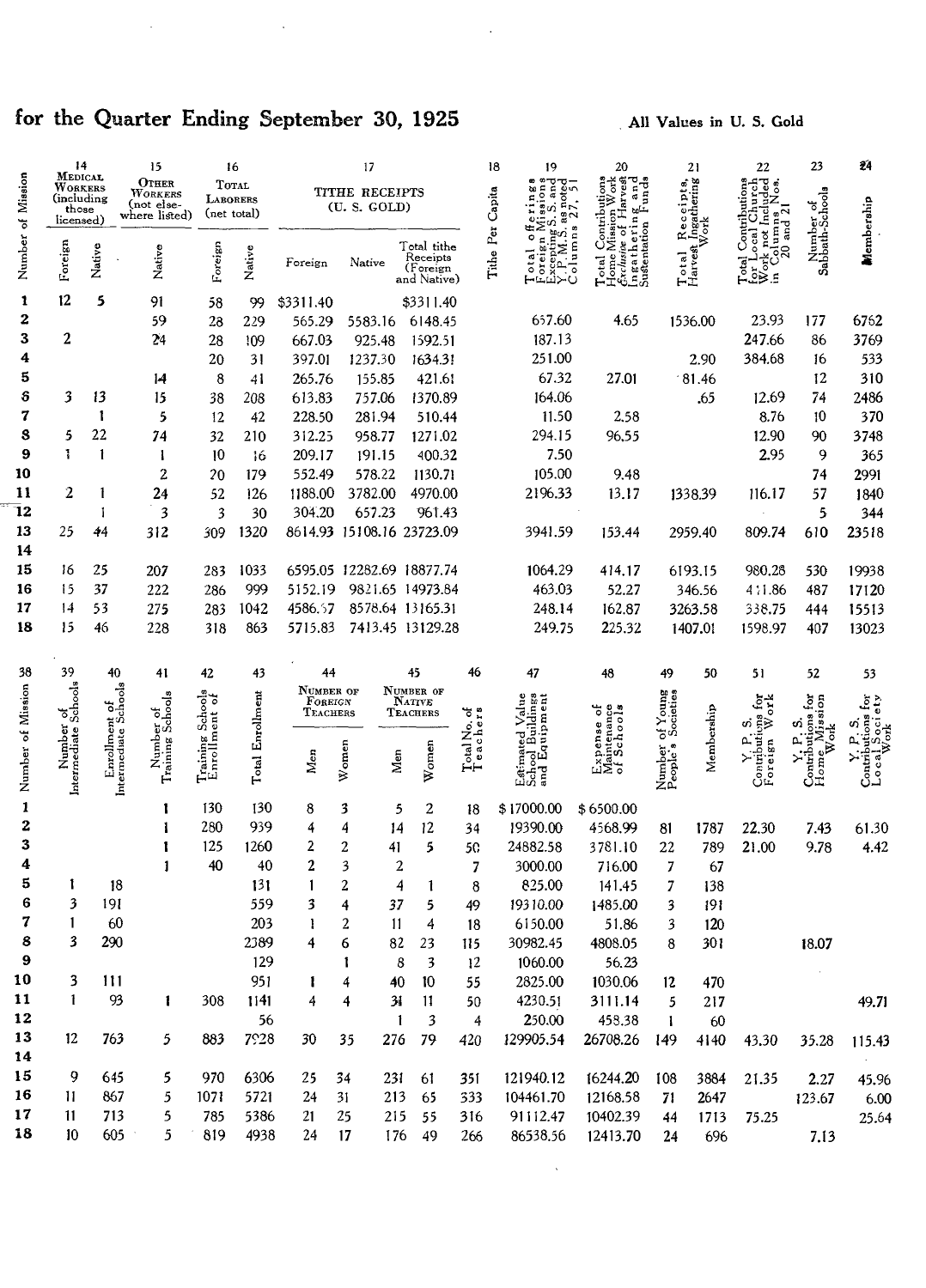# Practical Suggestions Regarding Successful Industrial Work in Secondary Schools

## **Costs; Records; Sales**

*(Extracts from a paper presented by Brother H. L. Graham to the Division Educational Convention, Shanghai, April, 1925)* 

**THE** observance of common-sense business principles will make a success of almost any industry, and obversely the failure to do so will spell certain defeat'',There are certain well defined procedures in the manufacturing, keeping of records, handling of labor, price fixing, advertising, and so forth, which the school industrial manager cannot afford to overlook. In the matter of price-fixing, many have little idea how to price their products so that they will make a definite amount of profit,—so they either guess at a price, or what is more usual, fix the price to correspond approximately with that of similar goods on the market. This is a reckless policy, and is very likely to lead to one of two extremes;—that of the goods being so low in price that little or no profit is actually realized; or of being so high in price that notwithstanding a goodly profit may be realized, sales are considerably retarded. We give below a set of rules for figuring costs and profits on a strictly business and scientific basis.

**Rules for Figuring Costs and Profits** 

- Charge interest on the net amount of your total investment at the beginning of your business year (in the case of our industries where the capital is usually donated or loaned without interest, this charge may be omitted).
- 2. Charge rental on buildings occupied by industries.<br>3. Charge depreciation on all goods carried over on w
- 3. Charge depreciation on all goods carried over on which you may have to make a lower price because of change in Style, damage or any other cause.
- 4. Charge depreciation on bUildings, machines, fixtures or anything else suffering from age or wear and tear.
- 5. Charge all fixed expenses, such as taxes, insurance, water, lights, fuel, and so forth.
- 6. Charge all incidental expenses, such as delivery expense, postage, office supplies, advertising, canvassing, and so forth.
- 7. Charge losses of every character, including bad debts, discounts made to customers, and so forth.
- 8. Charge any other expense not enumerated above.<br>9. When you have ascertained what the sum of all
- 9. When you have ascertained what the sum of all the foregoing items<br>amounts to you will have your *one head* for the year. Add to this the<br>cost of all basic materials used in the industry, plus the labor costs.<br>Then divi the amount of sales, to arrive at the approximate overhead.)
- 10. In order to determine the accuracy of your present prices, take this per cent and deduct it from the price of any article you have so'd, then<br>subtract from the remainder what it cost you (raw materials and labor)<br>and the result will show your net profit or loss on the article.
- II. Go over the selling prices of the various articles you handle and see where you stand as to profit, them put your selling figures on a change profitable basis. We sive herewith an example in price setting. If the raw

Here are some useful formulas in figuring costs, selling prices and profits:

**COST plus (100-overhead)** equals GROSS COST. COST times (100 plus Rate of Gain) equals SELLING PRICE. SELLING PRICE plus (100 plus Rate of Gain) equals COST.

In the above summary it is assumed that the cost of basic materials and labor have been gotten as lump sums from a yearly statement. It is often desirable to determine these costs for a single unit of the manufactured product. In this case the greatest accuracy is necessary,—and a pair of fine scales is indispensable in weighing all the different ingredients used. Decimals should be carried out to four or five places.

The most satisfactory way of paying for student labor from our experience is by the piece. At the inception of the, industry it is difficult, and often impossible, to fix upon an equitable rate for the different industrial operations. Once the factory is under way, however, and a few students have mastered the several processes, it is safe to take an average of the records of **the** best workers as a basis for computing a wage scale for that particular operation. The rate is so set that if a student puts in faithful time he will earn sufficient to pay all his school expenses, above the annual cash installment required.

When an industry has grown to the place where the factory manager cannot keep an accurate mental record of the raw materials in the processes of manufacture, a series of records are absolutely necessary to keep a check on the material from the time it enters the factory, through the differ. ent processes, until it turns up a finished article in the storeroom. With such a system in operation one does not have to guess as to the financial standing of the industry at any given time. A glance at such a recod will enable us to give definite dates for deliveries,—and those who buy our products in large quantities appreciate definiteness. The benefits from such a system are too many to even enumerate here.

Such a record involves a separate check on the materials as they pass through each and every process in the industry. In the weaving of towels, the yarn is weighed and weight recorded as it is given to the factory superintendent. He in turn weighs and records all yarn given to the students for starching. When they, have completed this operation and return the starched material it is weighed again and checked against the withdrawals. And thus all through the different operations. In some industries, and under some working conditions, where all the processes are carefully supervised, such a detailed record may not need to be kept in the first stages of the manufacturing operation, but by all means accurate checks such as described must be kept when the goods are taking on final shape.

Another important item is an accurate stock record, which at any time will show the exact amount of each kind of manufactured product on hand. This record, or stock inventory, should be kept right up-to-date, all additions to stock and all withdrawals, being immediately listed.

Space requires that we leave untouched many of the fundamentals going to make up a successful industry. However, we would add one more thought and that is in regard to the marketing of the industrial products. We must do this in a businesslike way. Nothing succeeds like success,—and even from the inception of the industry we shall beget confidence and secure sales if all the appurtenances to our selling operations have the air of a thriving, well-appointed business concern. Neat letterheads, convenient order-blanks, comprehensive and psychological price lists, attractive trade marks, distinctive wrapping or packing, and so forth, are most important factors in disposing of our products expeditiously. This end of the business -needs careful study and planning, for after all the industry thrives in direct proportion to the sale of its products. And as we have already pointed out, the very existence of some schools will depend upon the financial success of the industries.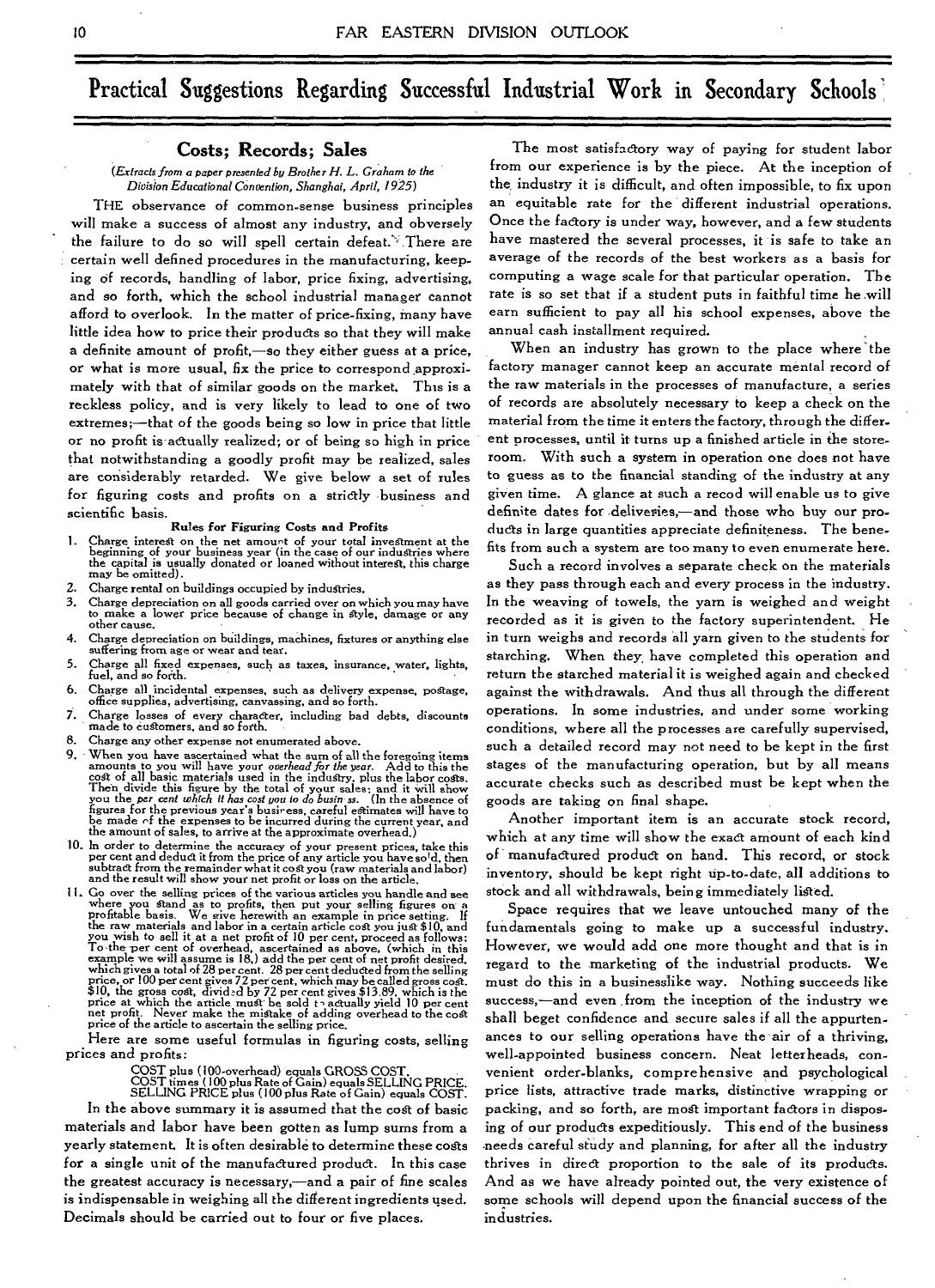# **SABBATH SCHOOL DEPARTMENT**

THE following announcement of the Sabbath School Teachers' and Officers' Training Class for 1926 appears in the January issue of the *Sabbath School Helper.* Brother Bagnee A. Liu has kindly consented to prepare the outlines and notes for this training class, and we are very anxious that all the classes mentioned in the announcement below shall avail themselves of the benefits and help that those will receive who faithfully study the lessons and seek to apply the principles in their Sabbath school work. All our Union Mission Sabbath school secretaries in China should do everything in their power to encourage our workers to avail themselves of this opportunity to prepare for better service.

The first two studies in this course will appear in the April issue of the *Sabbath School Helper.* 

MRS. I. H. EVANS.

#### Announcement of the Sabbath School Teachers' Training Course for 1926

The importance of the Sabbath School Teachers' Training Course is too well understood to need emphasis here. We believe that those who took the course lad year will certainly want to take it again this year, because this year's course will be entirely different from the previous one. On the other hand, those who did not take it last year mud surely not miss the opportunity again this time.

It should be understood that not only those who are regular teachers in the Sabbath school may take the course, but-

1. Any one who has been a teacher before, but is not one now; or 2. Any one who has been, or is, an officer of whatever sort in the Sabbath school; or

3. Any one who has not taught before, but has the qualifications to be a teacher; or

#### **Please Take Notice** 12. Any one who has not taught before, and feels that he cannot take up the work of a teacher, may join the training class. One joining the class will help himself by gaining useful knowledge and at the same time will help the Sabbath school by preparing himself to do efficient service in it.

Superintendents should plan early to start a training class, and try to get every teacher to join, and then ask as many of the above four classes as possible to join. To Start a training class you should do the following things:

1. Find a leader, or be the leader yourself.

2. Set a definite time each week for the class to meet to Study the lesson, spending from one-half to three-quarters of an hour. If you can Put in one hour each week, so much the better.

3. Order through the tract society the book to be used and the *Sabbath School Helper,* enough copies of each to supply every one with a copy.

4. When the books arrive, Start the Training Course at once, and don't stop for any reason whatsoever unti' the course is finished, and the examination taken.

5. Should you have any difficulty or doubt as to how the class may be darted, write to the provincial Sabbath school secretary for assistance.

The book to be used for the training course this year is the "Seven Laws of Teaching." This book may be obtained from The Mission Book Company, Saanghai, or ordered through your tract society. Price, about 15 cents. Outlines of lessons, questions, and notes on the lessons have been prepared, and will be run regu'arly in the Helper, starting with the April issue, two lessons in each issue. So if there are any who have not yet subscribed for the *Helper,* they should do so at once through the Tract Society. Subscription to the *Helper,* 25 cents a year.

When the course is completed, there will be a set of examination quegtions, to test the results of the work of the training class members. Those passing this examination will be given certificates signed by the Division Sabbath School secretary, and the Union Mission Sabbath School secretary.

Last year there were issued about thirty-five certificates. Let us see if we cannot double this number or multiply it several times this year It can be done if we will all manifest an interest in it ourselves, and encourage others to do ti.e same.

B. A. Liu.

# NOTE AND COMMENT

#### The Statistical Report

The statistical report of the Far Eastern Division for the third quarter of the year 1925 is presented on pages 6-9 of this issue. This report with the two preceding ones, covering a nine-month period, shows gains, in the total, in excess of any yet made in this field during a like period—an actual gain of 1,961 souls. By the transference this year of the East Siberian Union to the European Division, our actual gain of 1,961 is reduced to a net gain of 1,471; yet even this is well in excess of previous ninemonth-period accessions.

Our Division membership at the end of September, 1924, stood at 14,124; at the end of September, 1925, it totaled 16,315. These gains should bring joy to every heart. Let us take courage and press on, with the word of promise ever before us, "He that winneth souls is wise." "They that be wise shall shine as the brightness of the firmament, and they that turn many to righteousness as the stars for ever and ever."

The Igorots of Baguio, Benguet, P.I.

The mountain people living near Baguio and in the province of Benguet, in the high cordillera of the island of Luzon, P. I., are known as Benguet Igorots. They have a distinct dialed, much different from many of the other dialects spoken *in* the Philippines. *At* various times meetings have been held for them, and some have been baptized in former years. Now we learn that as the fruit of a little Sabbath school conducted by Brother Manuel Cliva for the Igorots of Baguio, two have recently been baptized by Pastor J. 0. Afenir, and another one is preparing to receive baptism later. Thus, one by one. various of the tribes and peoples of this island field are uniting with us in church fellowship.

c.

#### "Calling You"

Attention is called to the little poem appearing on page two of this issue, wrtten by Mrs. Norma Youngberg, of Siporok, Sumatra, in the Malaysian Union Mission. The words should carry an appeal to our workers now on furlough in the homeland—and to the many others who will be sailing early in 1926 for their year of leave. Not only from Malaysia, but from every corner of this broad Division field, the cry of hearts longing for instruction and guidance in the way of life call the missionary back to the love and the labors of hi; God-appointed task.

# Week of Prayer at Chiao Tou Djen

The Week of Prayer was observed at the college at Chiao Tou Djen at the time apinted. Previous to this date the matter was given careful consideration by the teachers, and plans were laid to give plenty of time for spiritual matters during this season One of the five regular class periods was dropped out each day, and this time added to the regular chapel period, thus giving nearly an hour and a half for this daily service And attention was given to making the evening worship hour an occa-sion of deep spiritual interest and revival. Pastors Oss and Doolittle gave valued help during part of the time.

The students responded heartily in all the services, and a marked change was seen in the attitude of quite a number regarding religious matters. Many consecrated t emselves to the find Lord for the finishing of His work in the individual life and un the great harvest field. Wrongs were righted, and a spirit of into our midst.

Toward the close of the week a baptismal *class* was *organized.* This *class* has since grown to number sixteen. Special meetings are being held weekly for these young people, and it is planned to hold a baptismal service before the end of the year for those prepared for church membership.

We trust that the workers throughout the field will remember our training school before the Throne of Grace that the work done here may be such as to be acceptable to God., that<br>the teachers may not become so occupied with<br>routine matters that spiritual' interests shall be<br>nealeded; but that the kingdom of heaven and its advancement in each individual life may be the object of all our effort.

The *Signs of the Times* (Chinese) has reached a circulation list of 57,000. The Anti-Opium Special sales now total 98,890.